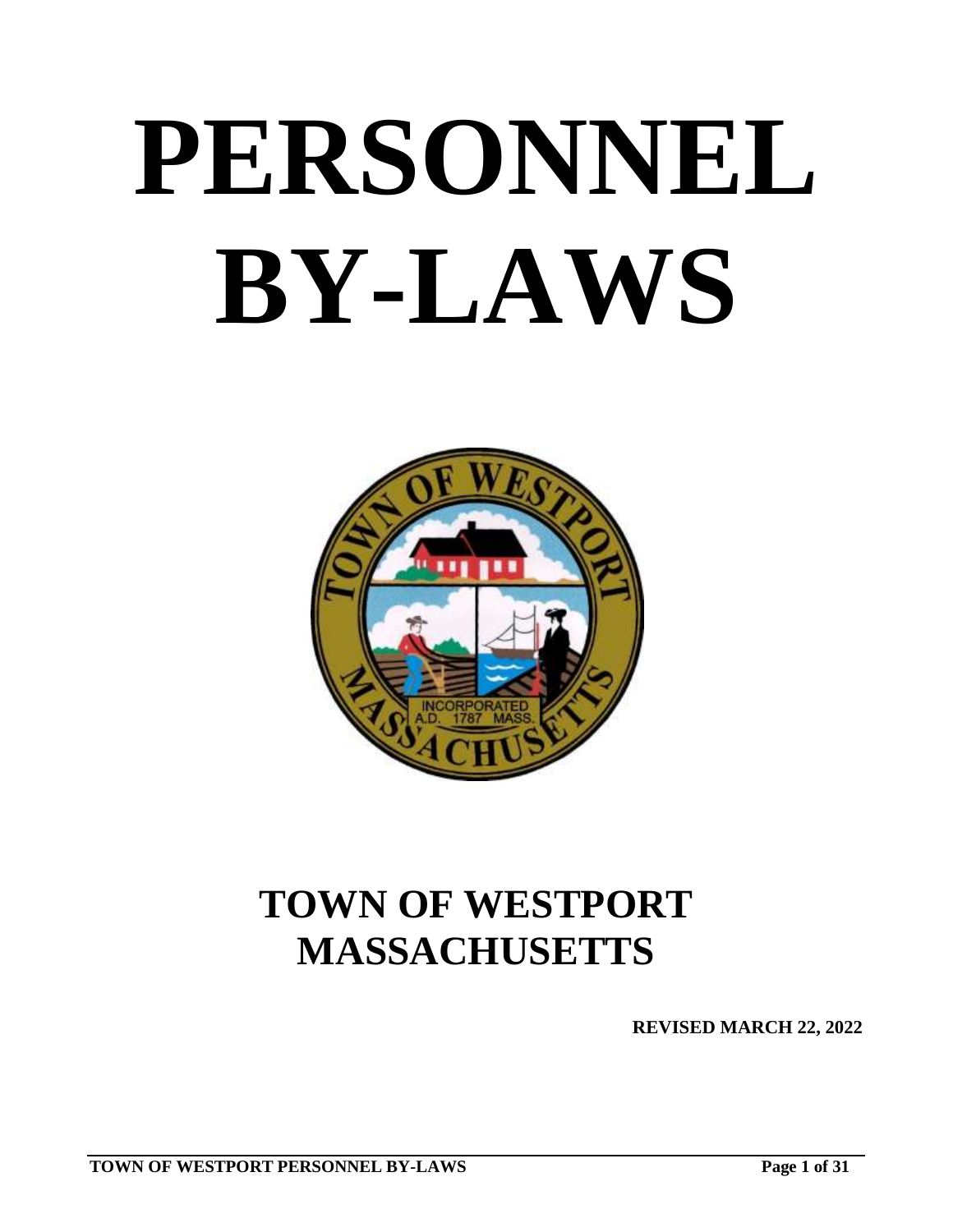### **TABLE OF CONTENTS**

#### **PERSONNEL CLASSIFICATION AND COMPENSATION PLANS**

#### **SECTION PAGE #**

#### **SECTION 1. GENERAL PROVISIONS**

| $\mathbf{D}$ |  |
|--------------|--|

#### **SECTION 2. ADMINISTRATION AND AMENDMENT**

| A. Administration |  |
|-------------------|--|
|                   |  |

#### **SECTION 3. CLASSIFICATION PLAN** ..............…………….………….. **9**

#### **SECTION 4. PERSONNEL BOARD PROCEDURES**

| <b>A.</b>    |  |
|--------------|--|
| <b>B.</b>    |  |
| $\mathbf{C}$ |  |
| D.           |  |
| $\mathbf{F}$ |  |

#### **SECTION 5. COMPENSATION PLAN**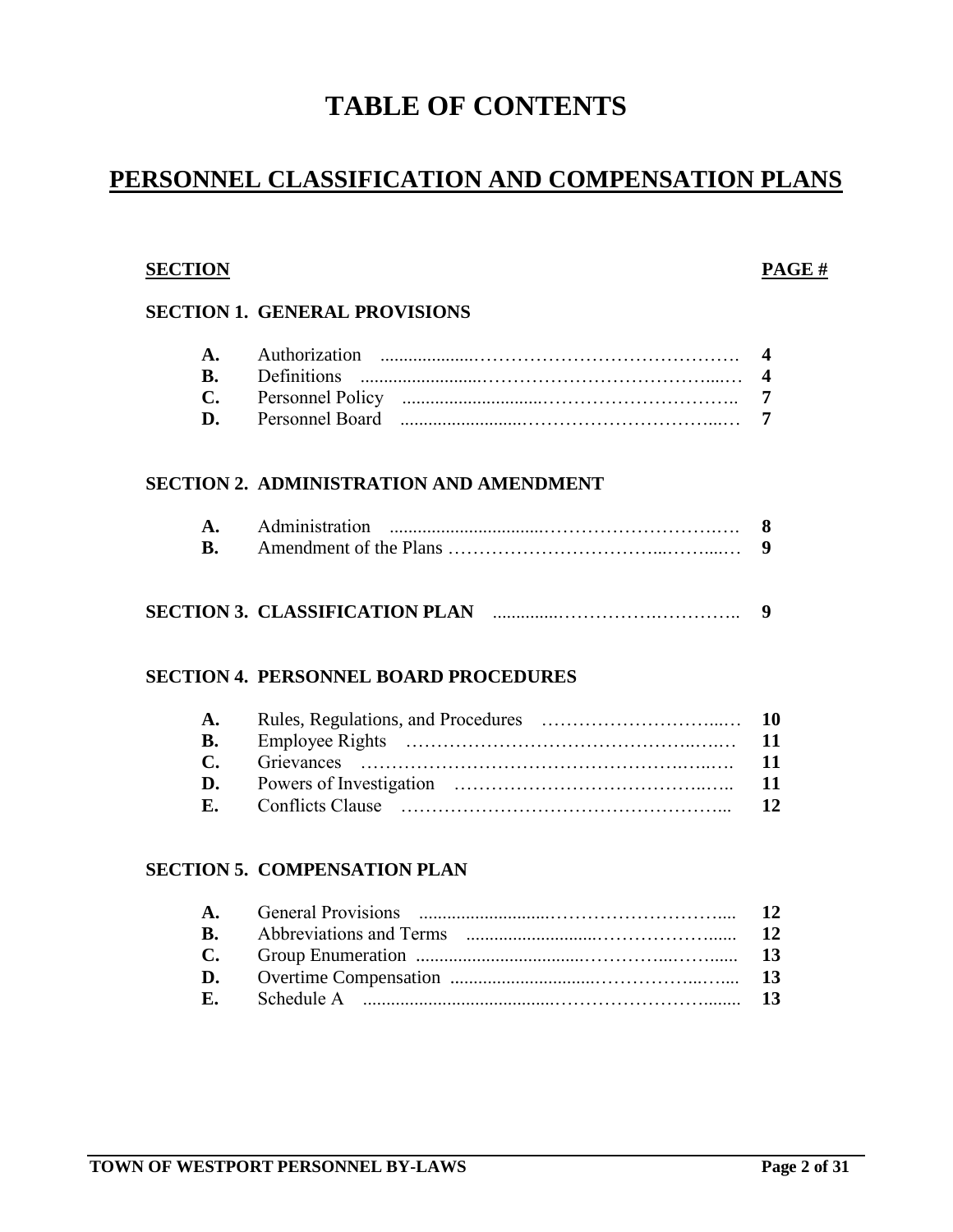#### **SECTION 6. FRINGE BENEFITS AND WORKING CONDITIONS**

| A.                      | Leave          |                                                 | 17 |
|-------------------------|----------------|-------------------------------------------------|----|
|                         | 1.             |                                                 | 17 |
|                         | 2.             |                                                 | 17 |
|                         | 3.             | Holidays                                        | 17 |
|                         | 4.             | Vacations                                       | 17 |
|                         | 5.             |                                                 | 18 |
|                         | 6.             |                                                 | 20 |
|                         | 7.             |                                                 | 20 |
|                         | 8.             |                                                 | 20 |
|                         | 9.             |                                                 | 20 |
|                         | 10.            |                                                 | 21 |
|                         | 11.            |                                                 | 21 |
|                         | 12.            |                                                 | 21 |
| <b>B.</b>               | <b>General</b> |                                                 |    |
|                         | 1.             |                                                 | 21 |
|                         | 2.             |                                                 | 21 |
|                         | 3.             |                                                 | 22 |
|                         | 4.             | Invalidity                                      | 22 |
|                         | 5.             | Chief & Deputy Chief of Police and Fire Depts.  | 22 |
|                         | 6.             |                                                 | 22 |
| C.                      |                | <b>Related Personnel Provisions</b>             |    |
|                         | 1.             |                                                 | 22 |
|                         | 2.             |                                                 | 22 |
|                         | 3.             | Firefighter and Police Officer Funeral Expenses | 23 |
|                         | 4.             |                                                 | 23 |
|                         | 5.             |                                                 | 23 |
|                         | 6.             |                                                 | 23 |
|                         | 7.             |                                                 | 24 |
|                         | 8.             | Deputy Fire Chief Career Incentive Pay Program  | 24 |
|                         | 9.             |                                                 | 24 |
| <b>APPENDIX A</b>       |                |                                                 | 26 |
| <b>HISTORICAL NOTES</b> |                |                                                 | 30 |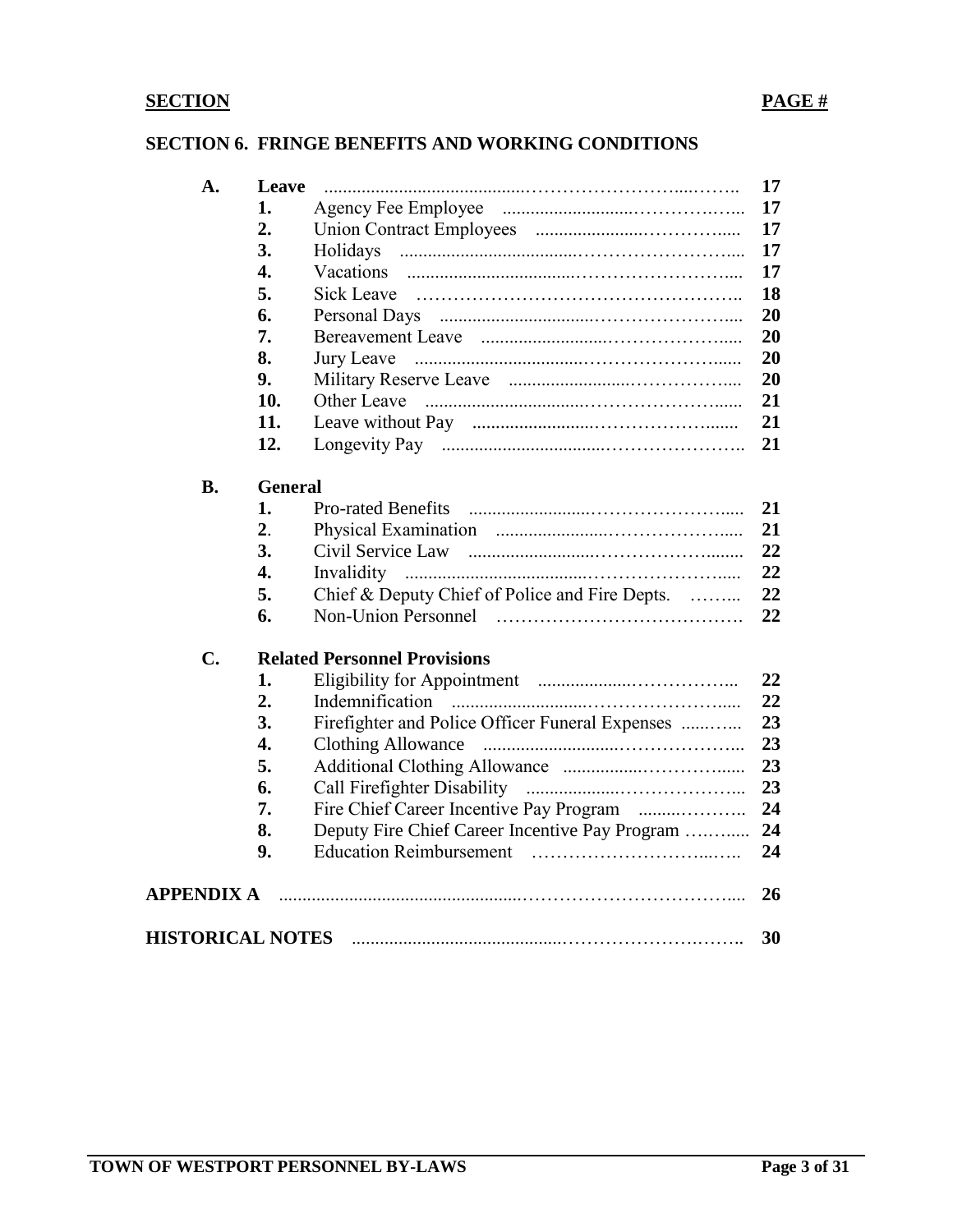#### **ARTICLE XXI PERSONNEL CLASSIFICATION AND COMPENSATION PLANS**

#### **SECTION 1. GENERAL PROVISIONS**

#### **A. AUTHORIZATION**

Pursuant to the authority contained in Sections 108A and 108C of Chapter 41 of the General Laws of the Commonwealth of Massachusetts, there shall be established plans which may be amended from time to time by vote of the Town at a Town Meeting:

- **1.** Classifying positions in the service of the Town, other than those filled by popular election, those under the direction and control of the School Committee, and certain positions for which the compensation is on a fee basis or the incumbents of which render professional, intermittent or casual service and which do not appear in the Schedules appended, and those positions covered by contracts between recognized Unions and the Town, and into groups and classes doing substantially similar work or having substantially similar responsibilities.
- **2.** Authorizing a system of compensating positions in the classification Plan.
- **3.** Providing for the administration of said Classification Plan; and establishing employee selection standards, work policies, and benefits for employees occupying positions under the classification plan.

#### **B. DEFINITIONS**

As used in this By-Law, the following words and phrases shall have the following meanings, unless a different construction clearly required by the context or by-laws of the Commonwealth of Massachusetts:

**Administrative Authority** - The elected or appointed official or board having jurisdiction over a function or activity;

**Annual Rate Employee** - A part-time employee who is paid a specific annual sum by the Town for work performed without reference to the number of hours worked; or a full-time employee who is not exempt from MGL Chapter 151, Section 1A;

**Board** - The Personnel Board;

**Class** - A group of positions in the Town service sufficiently similar in respect to duties and responsibilities so that the same descriptive title may be used to designate each position allocated to the class, that the same or substantially the same qualifications shall be required of the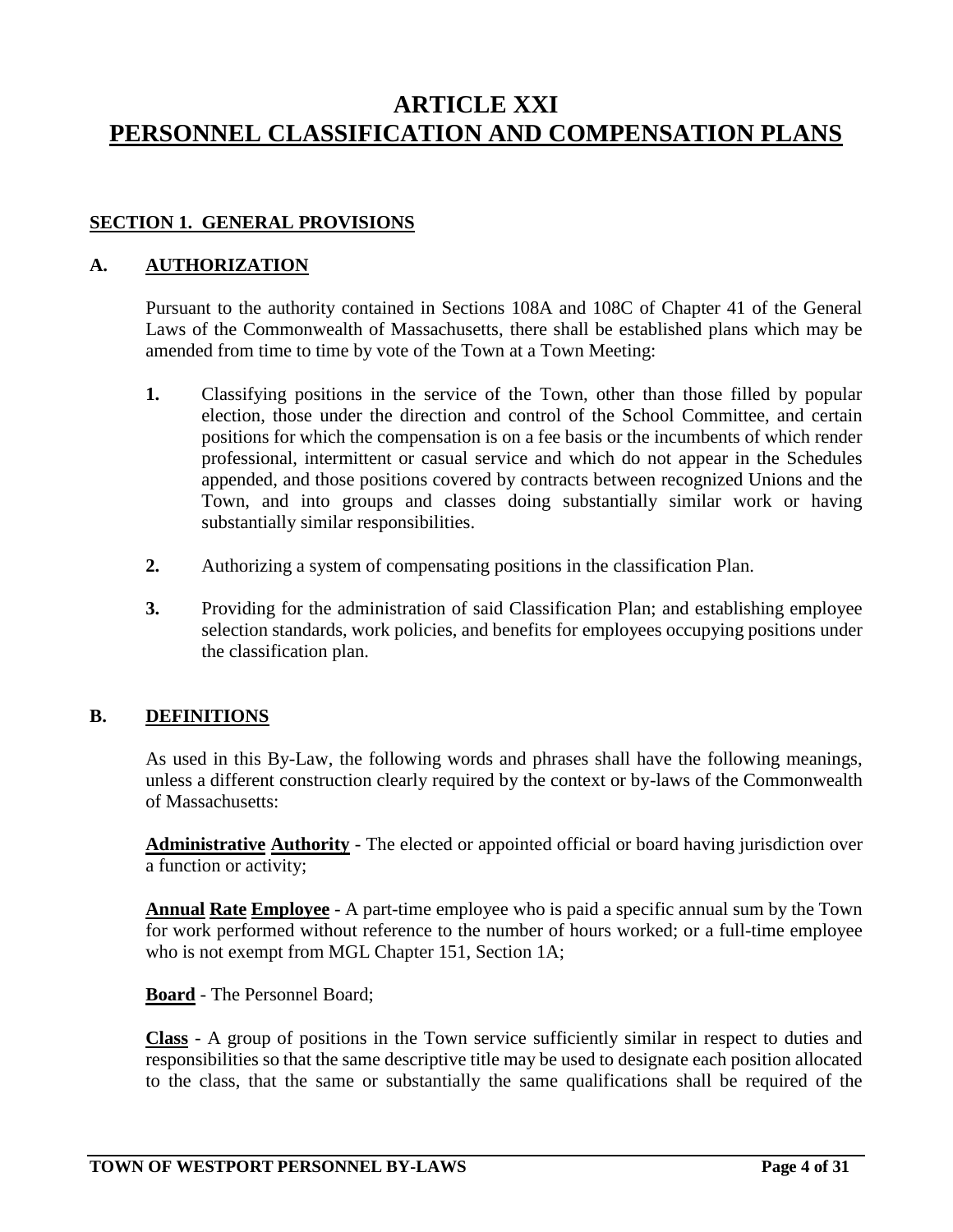incumbents, that the same tests of fitness may be used to choose qualified employees and that the same scale of compensation can be made to apply equity;

**Classification** - Class title appearing in the Schedules of these By-Laws, plus Class specifications which are to be on file with the Board of Selectmen, and which are incorporated by reference herein;

**Continuous Employment** - Uninterrupted employment (either full or part-time) except for required military service and for authorized vacation or other leave of absence;

**Department** - Any department, board, committee, commission or other agency of the Town subject to these By-Laws;

**Domestic Partner** - Domestic Partner shall mean two persons who meet all of the following requirements:

- **1.** They reside together and intend to do so indefinitely.
- **2.** They share basic living expenses.**\***
- **3.** They are at least eighteen (18) years of age.
- **4.** They are each other's sole domestic partner; and
- **5.** They are not married to anyone or related to each other by blood closer than would bar marriage in the Commonwealth of Massachusetts.
- **\*** Basic Living Expenses shall mean the cost of food, shelter, utilities and essential household goods. The individuals need not contribute equally to the cost of these expenses. Labor or services in kind shall be recognized as contributions to basic living expenses.

**Employee** - An employee of the Town occupying a position in the Classification;

**Entrance Rate** - The rate applicable to the first twelve months of a new employee's employment;

**Full-time Employee** - An employee retained in full-time employment;

**Full-time Employment** - Employment for not less than seven hours per day for five days per week fifty-two weeks per annum, minus legal holidays, authorized vacation leave, sick leave and other leave of absence;

**Group or Occupation Group** - A group of classes designated by occupation as appearing in Schedules appended;

**Hourly Employee** - Employee paid by the number of hours actually worked in a week including overtime at 1½ times the applicable rate for hours worked in excess of the normal work week as defined;

**Maximum Rate** - The rate given to a position; **Minimum Rate** - The entry rate as authorized by the Board;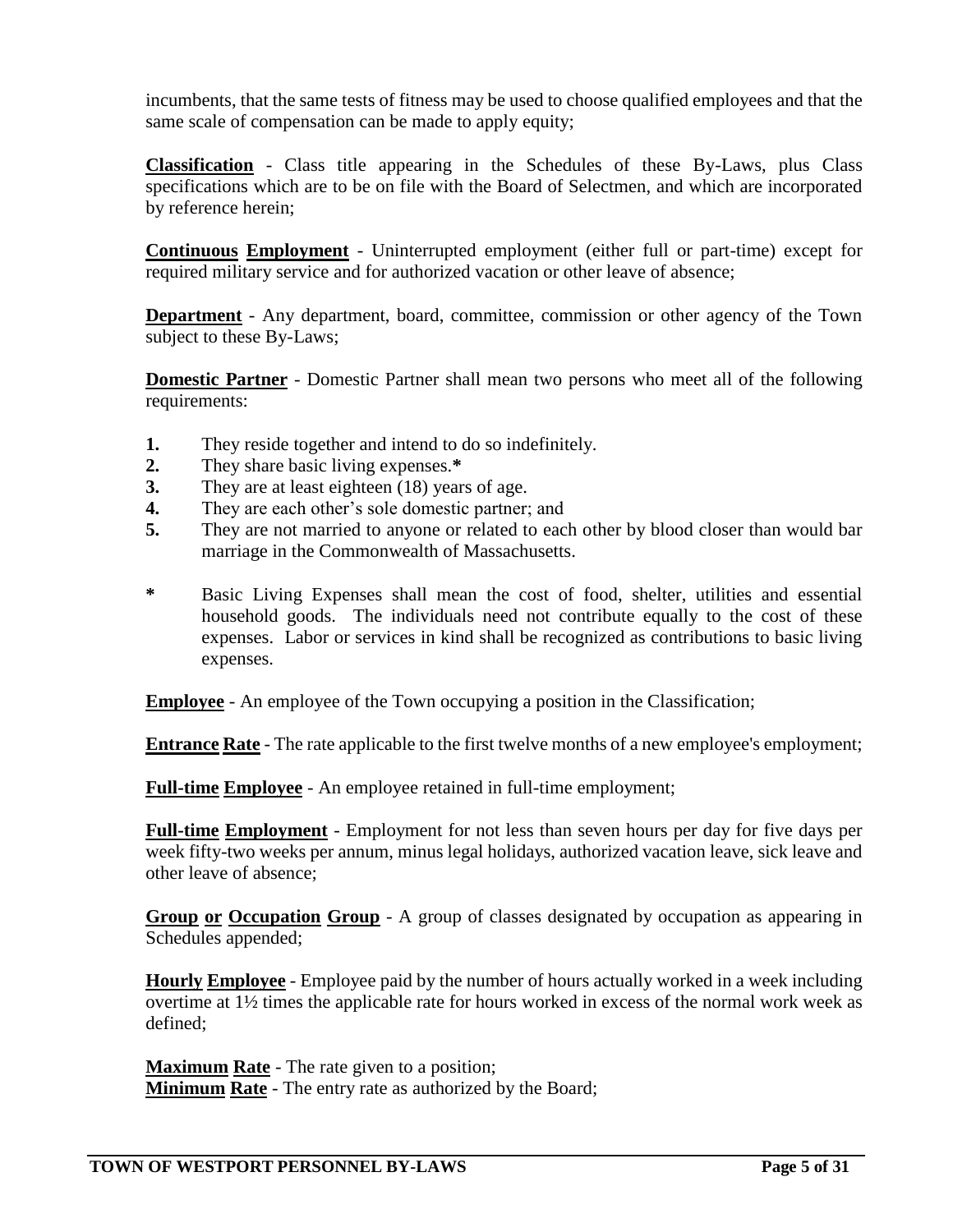**Part-time Employee** - An employee retained in part-time employment;

**Part-time Employment** - Employment for less than full-time weekly employment but for fiftytwo weeks per year;

**Permanent Position** - A full-time or part-time position in the Town service which has required or is likely to require the services of an incumbent in continuous employment for a period of fifty-two calendar weeks per annum;

**Position** - An office or post of employment in the Town service with duties and responsibilities calling for the full-time, part-time or seasonal employment of one person in the performance and exercise thereof;

**Probationary Status** - Status held by an employee in the first six months of employment;

**Promotion** - A change from a position of lower class and compensation grade to a position with greater responsibilities in a higher class and compensation grade;

**Rate** - A sum of money designated in the Schedules appended as compensation for personal services on an annual, monthly, weekly, hourly, daily or other basis;

**Regular Employee** - An employee retained in a permanent position which required the services of an incumbent in continuous employment for a period of fifty-two calendar weeks for a minimum of twenty (20) hours per week;

**Salary Employee** - Full time regular employees exempt from the state's 40-hour work week by statute, paid annual sum authorized by Town Meeting without regard to the number of hours worked;

**Seasonal Employee** - An employee retained for anticipated and scheduled seasonal employment;

**Seasonal Employment** – Employment, which is anticipated and scheduled for a period of less than fifty-two weeks per year;

**Sick Leave** - Leave granted with no loss of pay for the illness of or injury to regular employee;

**Temporary Employee** - An employee retained in a temporary, other than seasonal, position or in a permanent position in probationary or acting status;

**Temporary Position** - A position in the Town service, which requires or is likely to require, the services of an incumbent for a period of less than fifty-two calendar weeks;

**Town** - The Town of Westport, Massachusetts;

#### **C. PERSONNEL POLICY**

It is the declared personnel policy of the Town of Westport that: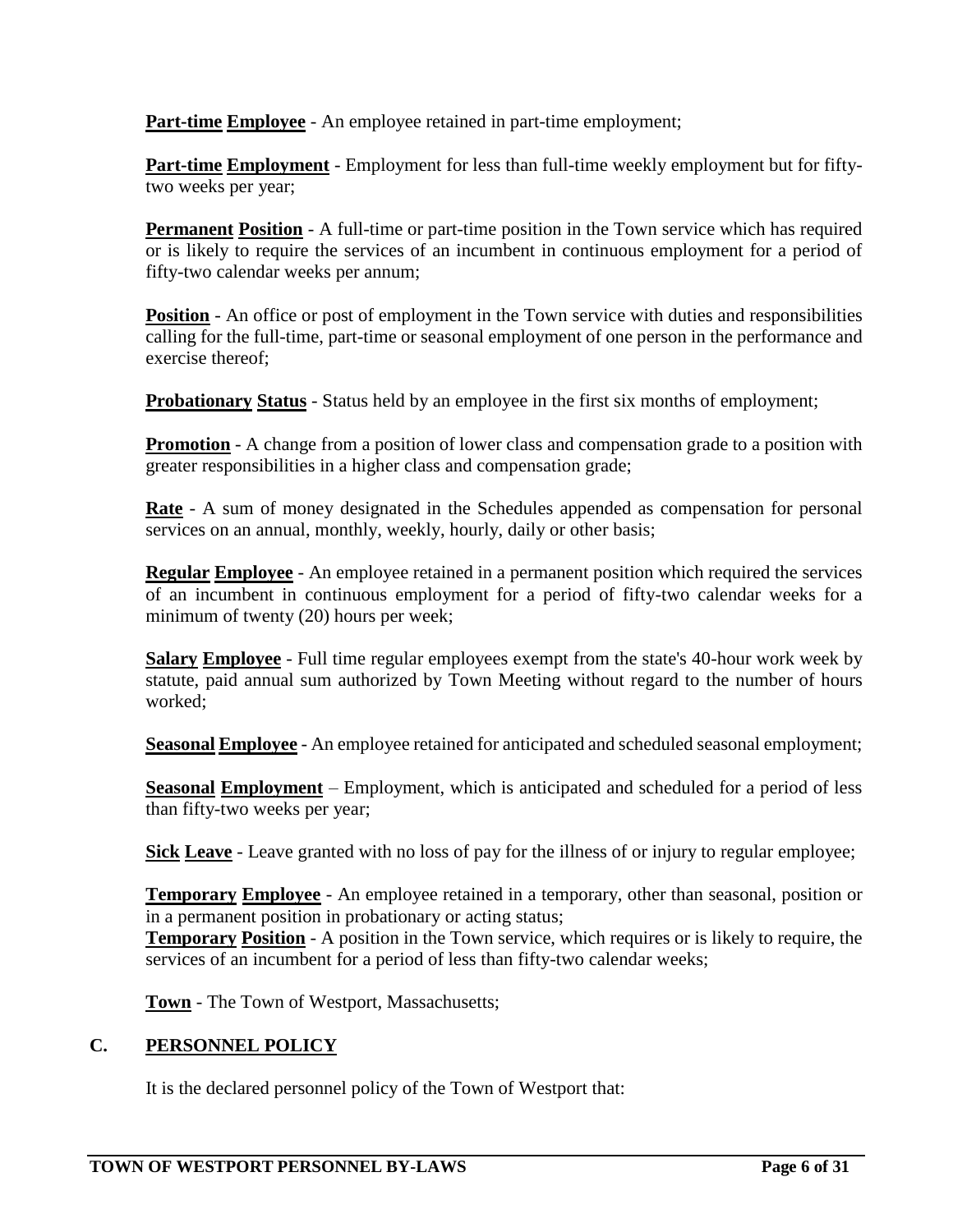- **1.** Employment in the town government shall be based on merit and fitness, free of personal and political considerations, and free of discrimination against the physically handicapped;
- **2.** Just and equitable incentive and conditions of employment shall be established and maintained to promote efficiency and economy in the operation of town government;
- **3.** Positions having similar duties and responsibilities shall be classified and compensated on a uniform basis;
- **4.** Appointments, promotions, and other actions requiring the application of merit shall be based on qualifications, performance and evaluation;
- **5.** High standards of morale shall be maintained by the fair and equitable administration of this policy and by every consideration of the rights and interests of all employees consistent with the best interests of the public and of the Town;
- **6.** Continuity of employment with the Town shall be subject to good behavior, the satisfactory performance of work, the necessity for the performance of work and the availability of appropriated funds;

#### **D. PERSONNEL BOARD**

- **1.** There shall be a Personnel Board consisting of five unpaid members who shall be residents of the Town and who shall be responsible for the administration of the classification and compensation plans. The Board, except as otherwise provided, shall be appointed by the Board of Selectmen and shall not include an employee or elected official of the Town. One member of the Board shall be a member of the Finance Committee who shall be designated by the Finance Committee.
- **2.** All future appointments to the Board, except the member appointed by the Finance Committee, will be for three years. The member from the Finance Committee shall be appointed annually.
- **3.** If a member, other than the member appointed by the Finance Committee resigns or his office becomes vacant by his removal from the Town, or other cause, the Board of Selectmen shall appoint his successor for the balance of the unexpired term of such member.
- **4.** The Board may employ assistance and incur expenses as it deems necessary subject to the appropriation of funds therefore.
- **5.** Forthwith after its appointment and annually, the Board shall meet and organize by electing a chairman and appointing a secretary. A majority of the Board shall constitute a quorum for the transaction of business. A majority vote of the Board shall determine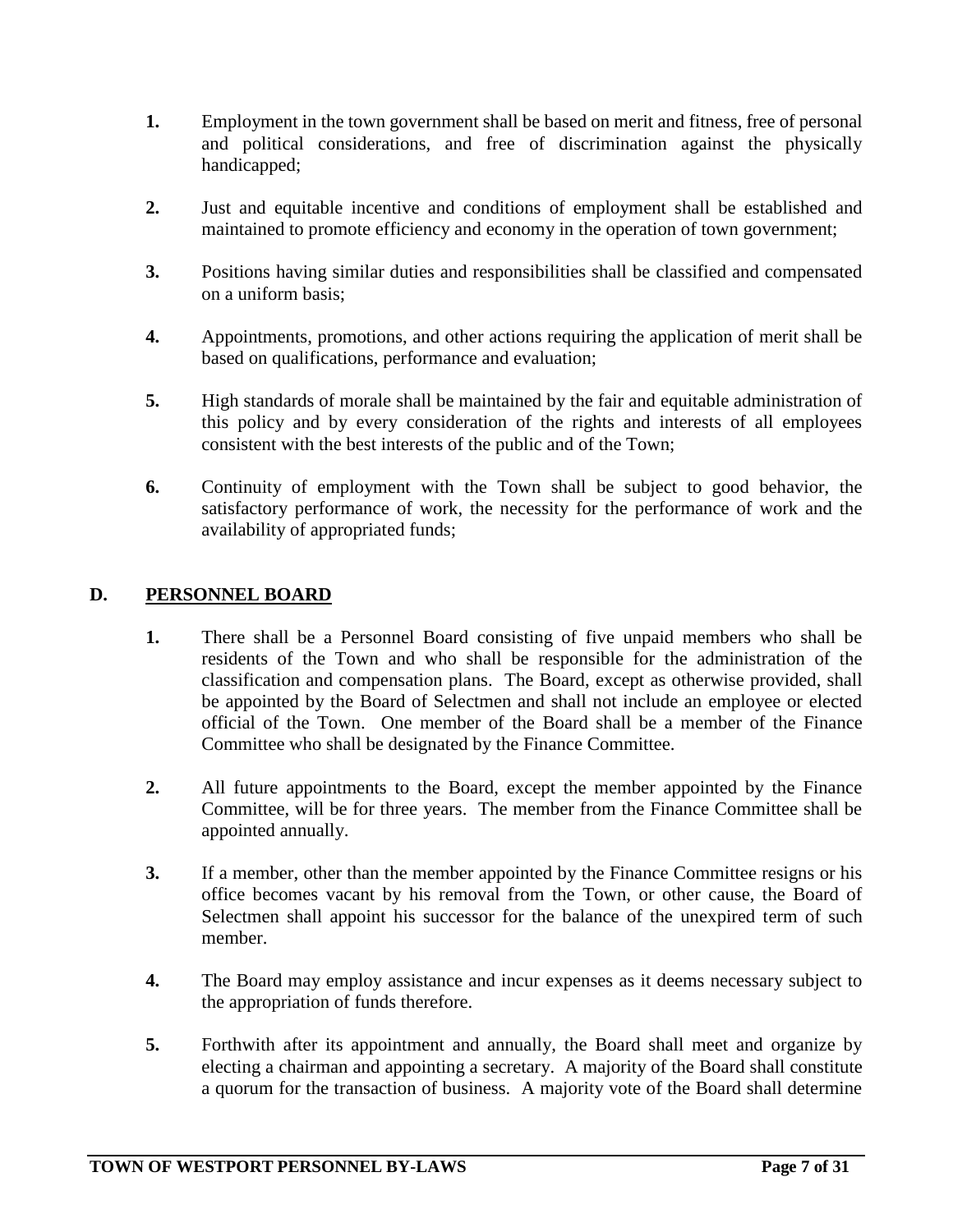the action the Board must take in all matters upon which it is authorized or required to pass under this by-law. In the event that a bare quorum of the Board only is present, there must be a unanimous vote.

**6.** The Personnel Board shall recommend revisions to the Personnel By-Laws, as well as any new non-union positions including related job descriptions and any changes made to existing job descriptions; provided, however that this authority shall not extend to positions that the Board of Selectmen is authorized by law to enter into contracts with whether pursuant to the provisions of M.G.L. Chapter 41, Section 108N, or otherwise.

Once, the Personnel Board has approved the revisions or additions, authorized hereunder, the Personnel Board shall forward a copy of its vote thereon to the Secretary to the Board of Selectmen, or other person designated by said board. If such recommendation is in the form of a petition article in accordance with the provisions of M.G.L. Chapter 39, Section 10, such article(s) shall be included on the warrant; otherwise, whether to so include the article(s) is at the discretion of the Board of Selectmen.

Prior to taking effect, all Personnel By-Law revisions, new non-union positions and revisions to job descriptions of non-union positions addressed by this By-Law shall be approved by Town Meeting. The Personnel Board shall be considered the sponsor for any article(s) submitted under this section of the By-Laws, unless such article(s) shall be submitted by the Board of Selectmen or by petition. If a specific board has requested the new non-union position, that board shall be considered the co-sponsor of the article. The Personnel Board shall be prepared to either make a motion to approve the article or to answer questions, as such may be allowed by the Town Moderator.

#### **SECTION 2. ADMINISTRATION AND AMENDMENT**

#### **A. ADMINISTRATION**

- **1.** The Personnel Board, referred to herein as the Board, shall be responsible for the administration of the classification and compensation plans in these by-laws. The Board shall establish such procedures as it deems necessary for the proper administration of said plans and by-laws. The Board may employ assistance and incur expenses as deemed necessary subject to the appropriation of funds therefore.
- **2.** Complete and comprehensive personnel records of all employees occupying positions subject to the classification and compensation plans shall be maintained by and held in the custody of the Board.
- **3.** The Board, from time to time of its own motion, shall investigate the work features and rates of salaries or wages of any and/or all positions subject to the provisions of these bylaws. Such reviews shall be made at such intervals as determined to be necessary and to the extent to which the Board considers practicable.
- **4.** The Board shall maintain written job descriptions of positions in the classification plan,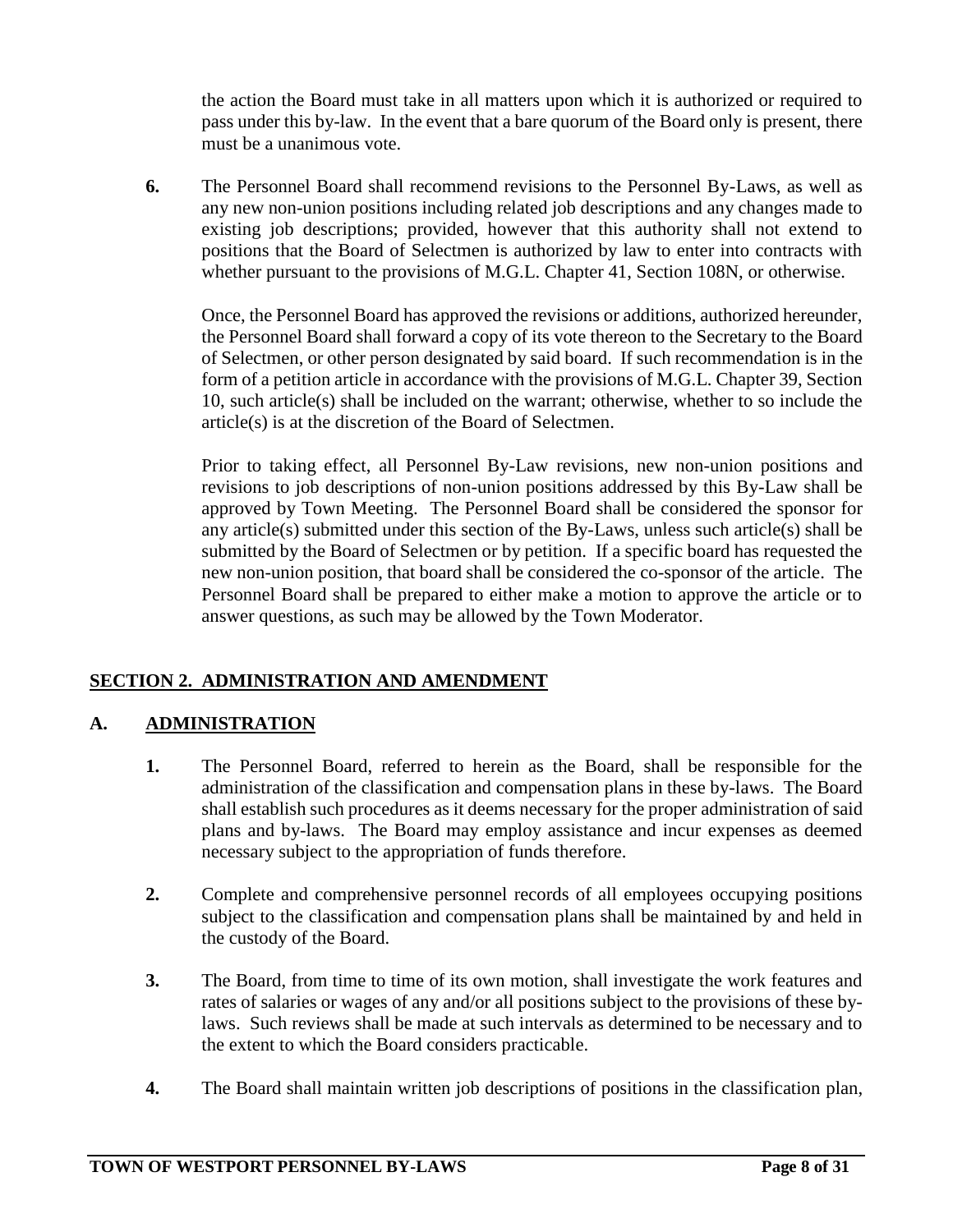each consisting of a statement describing the essential nature of the work and the characteristics thereof solely as a means of identification and not as prescribing what the duties or responsibilities of any position shall be, or as modifying or in any other way affecting the power of any administrative body as otherwise existing to appoint, to assign duties to, to direct and control the work of any employees under the jurisdiction of such authority.

**5.** Upon the recommendation of a department head, supported by evidence in writing of special reasons and/or exceptional circumstances satisfactory to the Board, the Board may authorize an entrance rate higher than the minimum rate for such a position, except where controlled by a collective bargaining agreement.

#### **B. AMENDMENT OF THE PLANS**

- **1.** The classification Plan and/or other provisions of this by-law may be amended by vote of the Town at an Annual Town Meeting in the same manner as other by-laws of the Town may be amended. However, no amendment shall be considered or voted on by the Town Meeting unless the proposed amendment has first been considered by the Board and the Finance Committee.
- **2.** The Board shall report its recommendations on any proposed amendments to the Finance Committee and shall make its recommendations with regard to any amendment at the Town Meeting at which such amendment is considered.
- **3.** The Board by its own motion may propose an amendment to the plans or other provisions of this by-law based on its findings resulting from its investigations.

#### **SECTION 3. CLASSIFICATION PLAN**

- **A.** All positions in the Town service, except those excluded in Section 1, Paragraph A, are hereby classified by titles appearing in Schedule A.
- **B.** Whenever the duties of an existing position are so changed that, in effect, a new position is created, and upon presentation of substantiating data satisfactory to the Board, the Board shall allocate such changed position to its appropriate class.
- **C.** No position may be reclassified until the Board shall have determined that such reclassification is consistent with the classification plan.
- **D.** All department heads shall prior to hiring any new employees ascertain that there are existing classified position openings. If there are no classified position openings the department heads shall notify the Board and the procedures to establish a new position(s) shall be followed.
- **E.** No new permanent position shall be created until the Board, upon presentation of substantiating data satisfactory to the Board, shall have classified such position and assigned such new position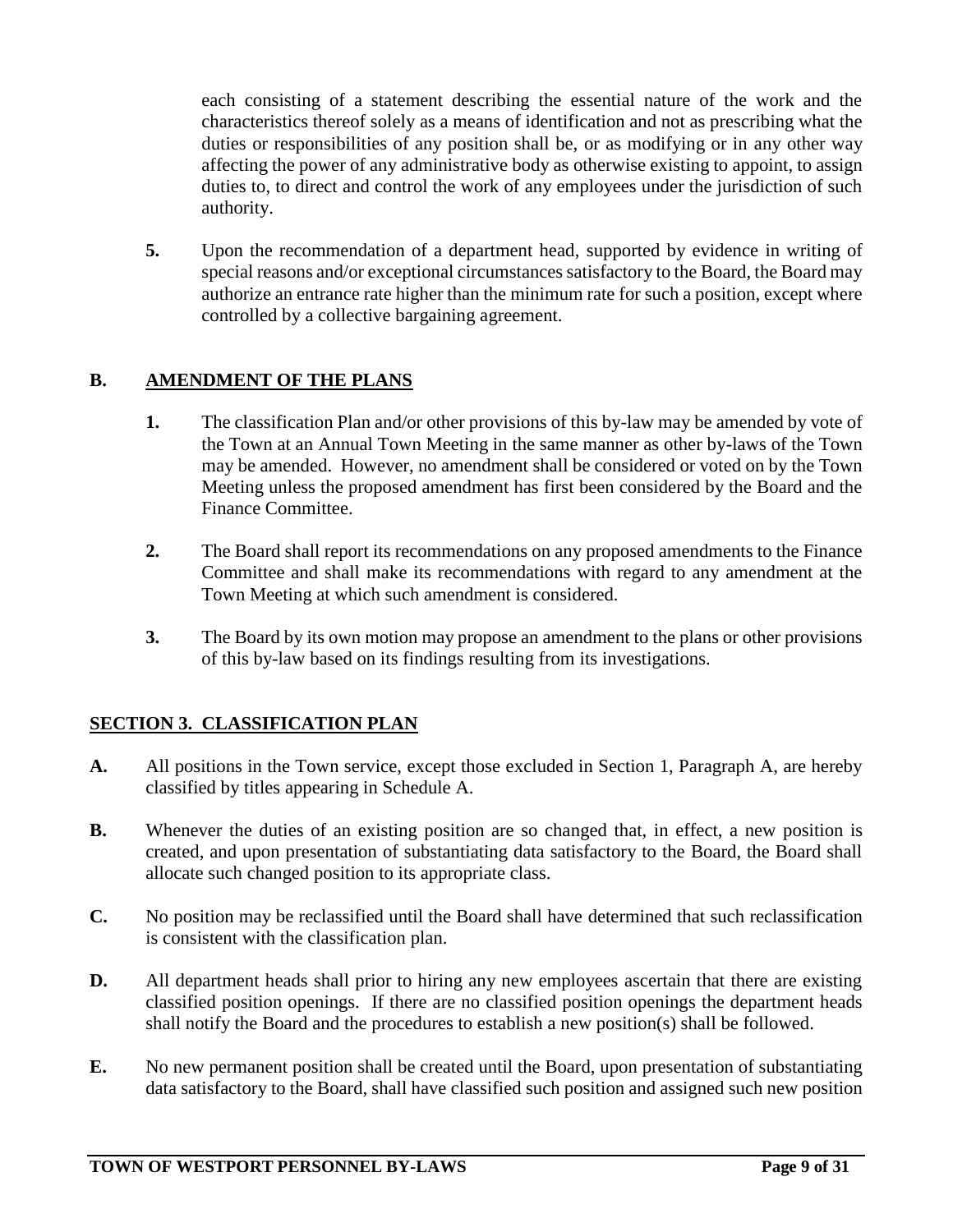of its title, employee status, entrance rate of pay and assignment of benefits if applicable, etc. No such new position shall be filled until funded by a Town Meeting.

**F.** The Board may authorize the establishment of temporary, interim positions which will be valid only until the next Town Meeting is qualified to act on the necessary by-law amendments and/or funding. The establishment of all such interim positions shall be contingent upon the Town Accountant or the Finance Committee having certified that the required funds are available. All such temporary or interim positions should be created on the basis of unforeseen or emergency conditions.

#### **SECTION 4. PERSONNEL BOARD PROCEDURES**

#### **A. RULES, REGULATIONS, AND PROCEDURES**

**1.** The Personnel Board shall prescribe rules and regulations and establish procedures for the standardization of employee conditions of employment and benefits. In addition, the Personnel Board shall set, no later than January 31 of each year, a schedule of pay rates for all employees covered by this by-law, said rates to be compiled from the annual appropriations by Town Meeting, the records of the Finance Committee, and consultation with all departments heads, requesting rate changes from the prior fiscal year. The Personnel Board shall adopt rules and regulations pertaining to employees' condition of employment and benefits in the following manner:

The proposed rule, regulation, procedure, benefits, or changes in any of the foregoing or any other similar matter to be considered shall be posted on the Town Hall Bulletin Board for not less than three working days prior to its formal consideration by the Personnel Board.

If the Personnel Board deems it advisable, a copy of the foregoing shall be given to any interested Department Head, Employee, or Board.

The Personnel Board shall, at the meeting that such matter is considered, allow any person the opportunity of commenting, questioning, or voicing an opinion upon such matter under consideration.

The decision of the Personnel Board shall be by a majority vote of such Personnel Board.

Any matter, rule, regulation, or procedure that is adopted by the Personnel Board shall be posted on the Town Hall Bulletin Board for one week and shall be given in writing to any employee deemed affected thereby. All rules, regulations, and procedures adopted by the Personnel Board and all decisions interpreting such rules, regulations, and procedures as well as all minutes of any meetings, shall be construed as public records and maintained in the Selectmen's office in a book kept for such purpose.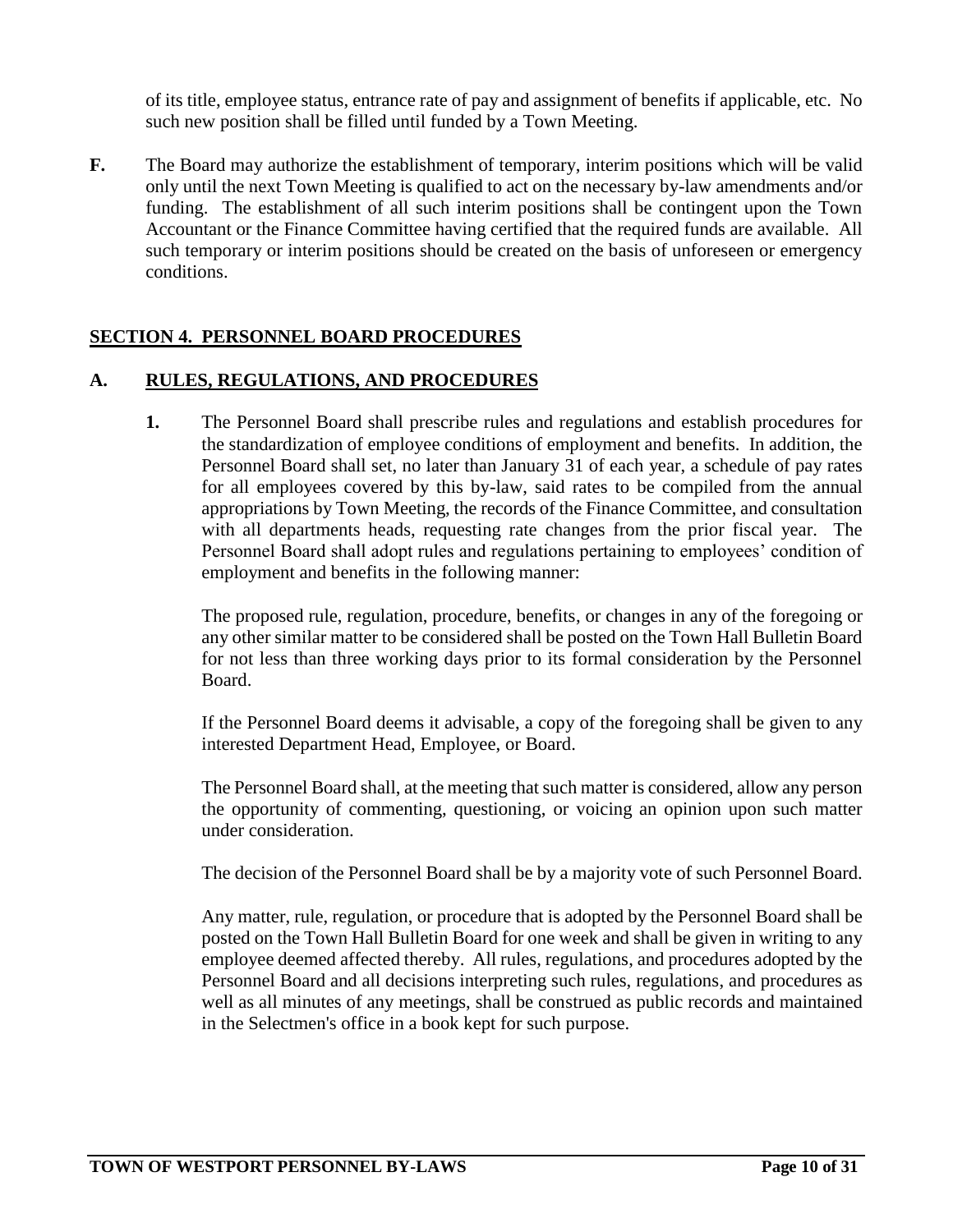#### **B. EMPLOYEE RIGHTS**

- **1.** Any employee not covered by a collective bargaining agreement may submit any proposal, rule, regulation of matter involving employee benefits, working conditions, or conditions of employment, in writing, to the Personnel Board whereupon the Personnel Board shall take all necessary steps to formally consider the matter within thirty (30) days of such submission. The employee may appeal any decision of the Personnel Board by filing a Notice of Appeal with the said Personnel Board within five (5) working days of the posting of such decision or the receipt of notification of such decision in those cases where the decision is not posted.
- **2.** Whenever the Personnel Board receives a Notice of Appeal, it shall schedule a hearing upon such matter. Notice of Hearing shall be posted upon the Town Hall Bulletin Board a minimum of three (3) working days prior to the hearing and a copy of such notice shall be given to the complainant, the department head(s), and any other person deemed affected thereby. The Personnel Board shall issue a written decision within fifteen (15) days of the hearing.
- **3.** Any department head may file a Notice of Appeal in accordance with this section.

#### **C. GRIEVANCES**

Whenever an employee covered by this By-Law has a grievance, the employee shall take up the grievances or dispute in writing with the employee's immediate department head within three (3) working days of the date of the grievance or his/her knowledge of its occurrence. The department head shall attempt to adjust the matter and shall respond to the employee within three (3) working days.

If the grievance still is not adjusted, it shall be presented to the Personnel Board in writing within five (5) working days after the response of the department head is due. The Personnel Board shall then schedule a hearing in accordance with the provisions of Section 4b (2) of this Article.

The employee shall have the right to appeal the decision of the Personnel Board within five (5) days to the Board of Selectmen in writing. The decision of the Board of Selectmen shall be final.

#### **D. POWERS OF INVESTIGATION**

The Personnel Board shall have the power to inquire into the working conditions, benefits, or conditions of employment of any employee and in furtherance thereof may obtain any Town or public records of information pertaining to any employees employed by the Town.

#### **E. CONFLICTS CLAUSE**

No rule, regulation, or provision of the Personnel Board or this By-Law, shall be construed to conflict with the provisions of any Labor Contract, and if a conflict arises the provisions of the labor contract shall prevail.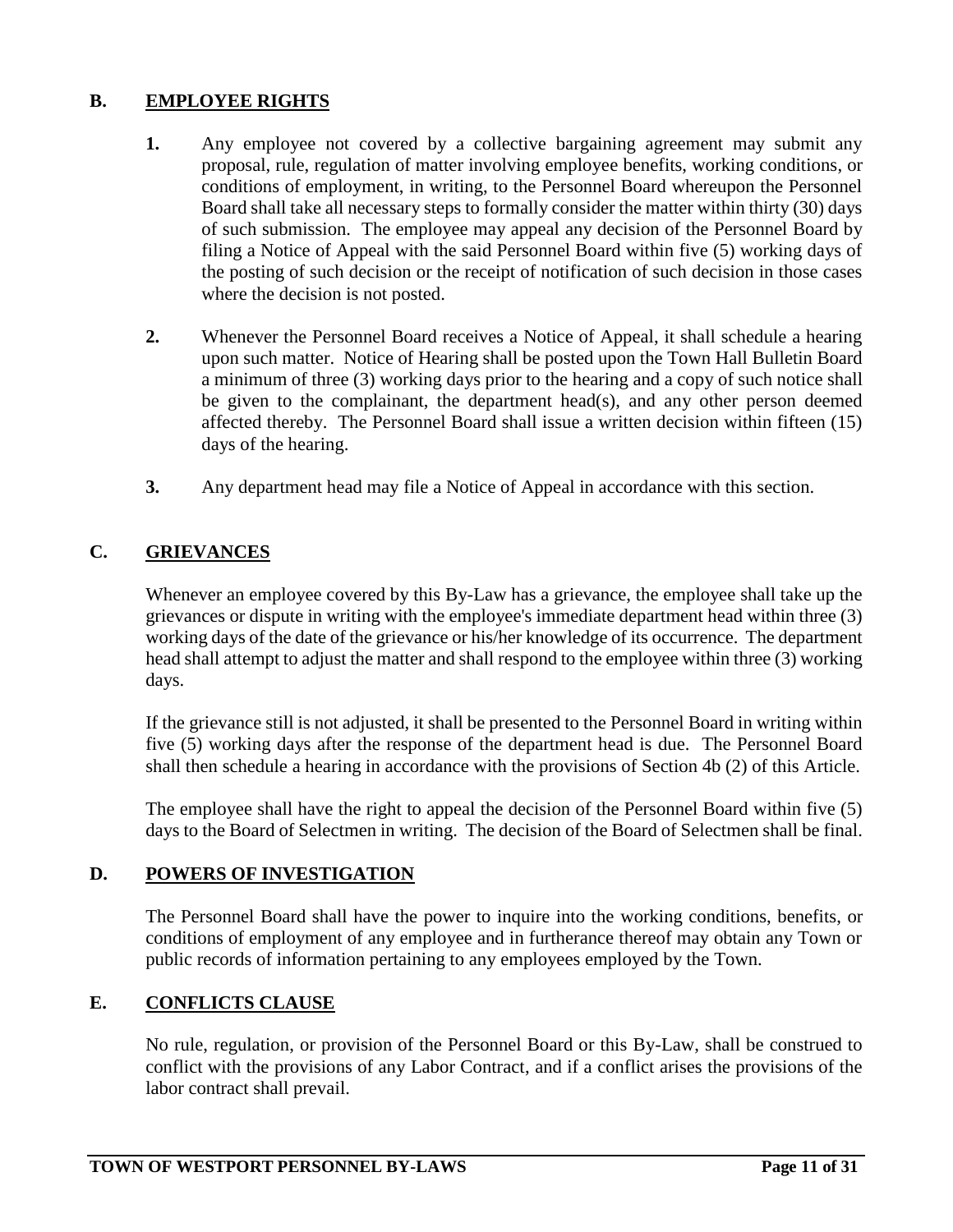#### **SECTION 5. COMPENSATION PLAN**

#### **A. GENERAL PROVISIONS**

- **1.** The compensation plan shall consist of the schedule as set annually by the Board, which provides salaries or wages for individual positions as shown. No employee shall be paid a greater rate than that shown in the schedules.
- **2.** No administrative authority shall fix the compensation of any employee in a position in the classification plan except in accordance with the compensation plan.
- **3.** No person shall be paid as an employee in any position subject to the provisions of the classification plan under any title other than those appearing in the classification and compensation plans.

#### **B. ABBREVIATIONS AND TERMS**

#### **1. Hours**

- **a.**  $\frac{H}{A}$  = hours as specified
- **b.**  $N =$ as needed
- **c.**  $\mathbf{R} = \text{as required, no overtime}$

#### **2. Pay Basis**

- **a. Hourly** = entitled to overtime at time and a half for hours worked over the normal workweek, employee paid by the number of hours worked.
- **b. Annual** = for part-time or full-time employees, a set rate payable without regard to the number of hours worked, but still potentially subject to the state 40-hour workweek unless otherwise indicated.
- **c. Salary** = for full-time regular employees exempt from the state's 40-hour work by statute, paid annual sum authorized by Town Meeting without regard to the number of hours worked, but with a minimum 40-hour workweek unless otherwise indicated.

#### **3. Type**

- **a.**  $FT = Full time$
- **b. PT** = Part time
- **c.**  $S =$  Seasonal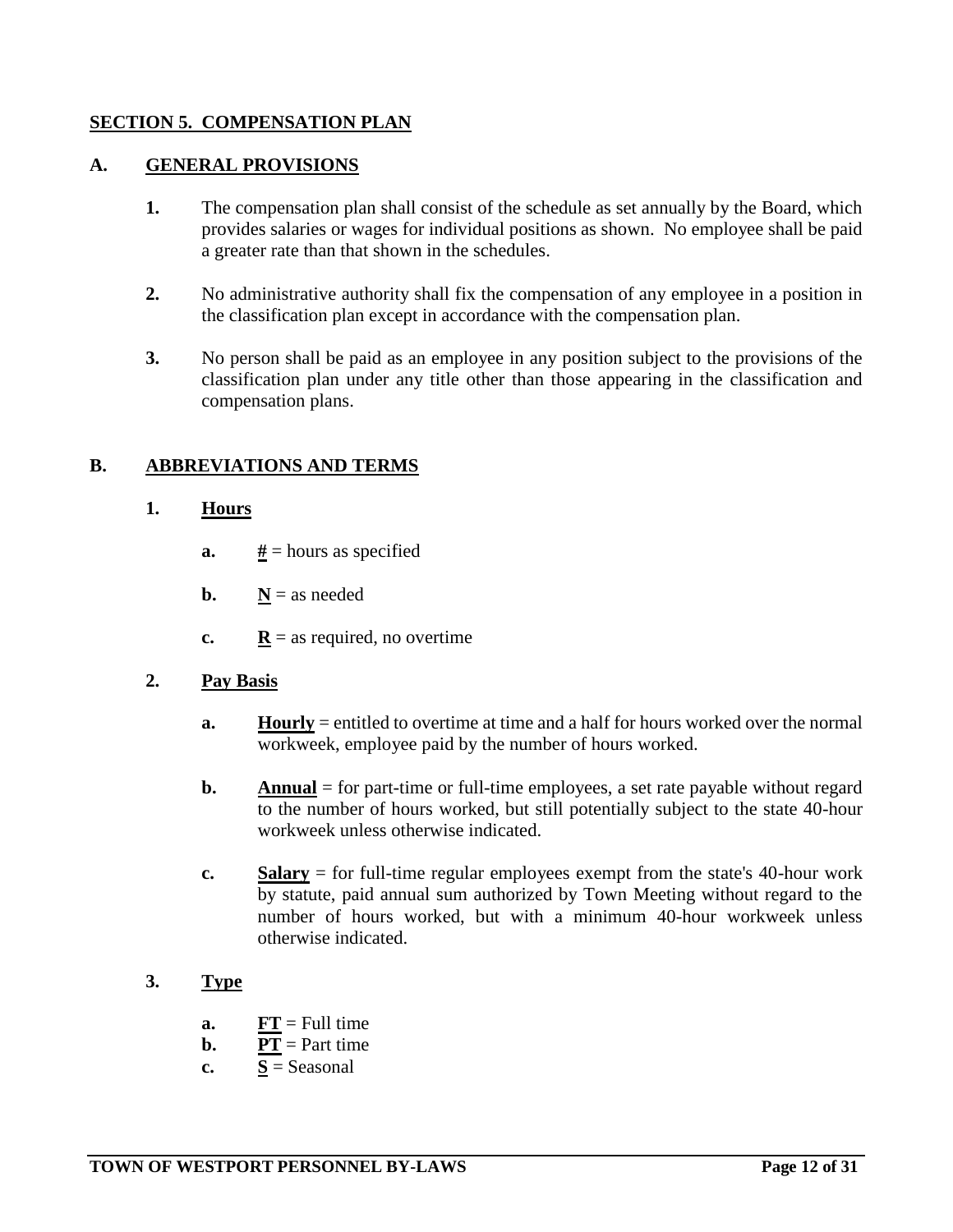#### **C. GROUP ENUMERATION**

| <b>Title</b>   |                                             | <b>Work Week</b>             |
|----------------|---------------------------------------------|------------------------------|
| 1.             | Administrative and Supervisory Group        | As Required, No Overtime     |
| $\mathbf{2}$ . | Clerical Group                              | 35 - 40 Hours                |
| 3.             | <b>Custodial Group</b>                      | 40 Hours                     |
| 4.             | Labor Group                                 | 40 Hours                     |
| 5.             | Library Group                               | 35 Hours                     |
| 6.             | <b>Public Health Group</b>                  | 35 Hours                     |
| 7.             | <b>Public Safety Group</b>                  |                              |
|                | <b>Police Department</b><br>7a.             | $37.2$ Hours                 |
|                | 7b.<br>Fire Department                      | 42 Hours                     |
|                | <b>Other Public Safety Employees</b><br>7c. | As Required (not to exceed)  |
|                |                                             | 40 hours except for salaried |
|                |                                             | employees)                   |
| 8.             | <b>Recreation Group</b>                     | As required                  |
|                |                                             |                              |

#### **D. OVERTIME COMPENSATION**

Employees shall be paid 1½ times their hourly rate for hours worked in excess of their normal workweek as indicated in Section 5C.

#### **E. SCHEDULE A**

| <b>Department/Position</b>                  | Group          | <b>Hours</b> | Pay Basis | <u>Type</u> |
|---------------------------------------------|----------------|--------------|-----------|-------------|
| <b>BOARD OF APPEALS</b>                     |                |              |           |             |
| Principal Clerk                             | $\overline{2}$ | $-20$        | Hourly    | PT          |
| <b>BOARD OF ASSESSORS</b>                   |                |              |           |             |
| <b>Assistant Assessor/Appraiser</b>         | 1              | $\mathbf{R}$ | Salary    | FT          |
| <b>BOARD OF HEALTH</b>                      |                |              |           |             |
| Director of Public Health                   | 1              | $\mathbf R$  | Salary    | <b>FT</b>   |
| <b>Public Health-Nurse</b>                  | 6              | 30           | Hourly    | <b>PT</b>   |
| <b>Animal Control Officer</b>               | 7c             | 30           | Hourly    | <b>PT</b>   |
| <b>Assistant Animal Control Officer</b>     | 7c             | N            | Hourly    | <b>PT</b>   |
| <b>Recording Clerk</b>                      | $\overline{2}$ | $-20$        | Hourly    | <b>PT</b>   |
| <b>BOARD OF SELECTMEN</b>                   |                |              |           |             |
| <b>Town Administrator</b>                   | 1              | R            | Salary    | <b>FT</b>   |
| Secretary                                   | $\overline{c}$ | 40           | Hourly    | <b>FT</b>   |
| Administrative Assistant/Confidential Clerk | $\overline{2}$ | 40           | Hourly    | <b>FT</b>   |
| Director of Information Technology          | $\mathbf{1}$   | R            | Annual    | <b>PT</b>   |
| Grant Program Manager/Writer                | $\overline{2}$ | 40           | Hourly    | FT          |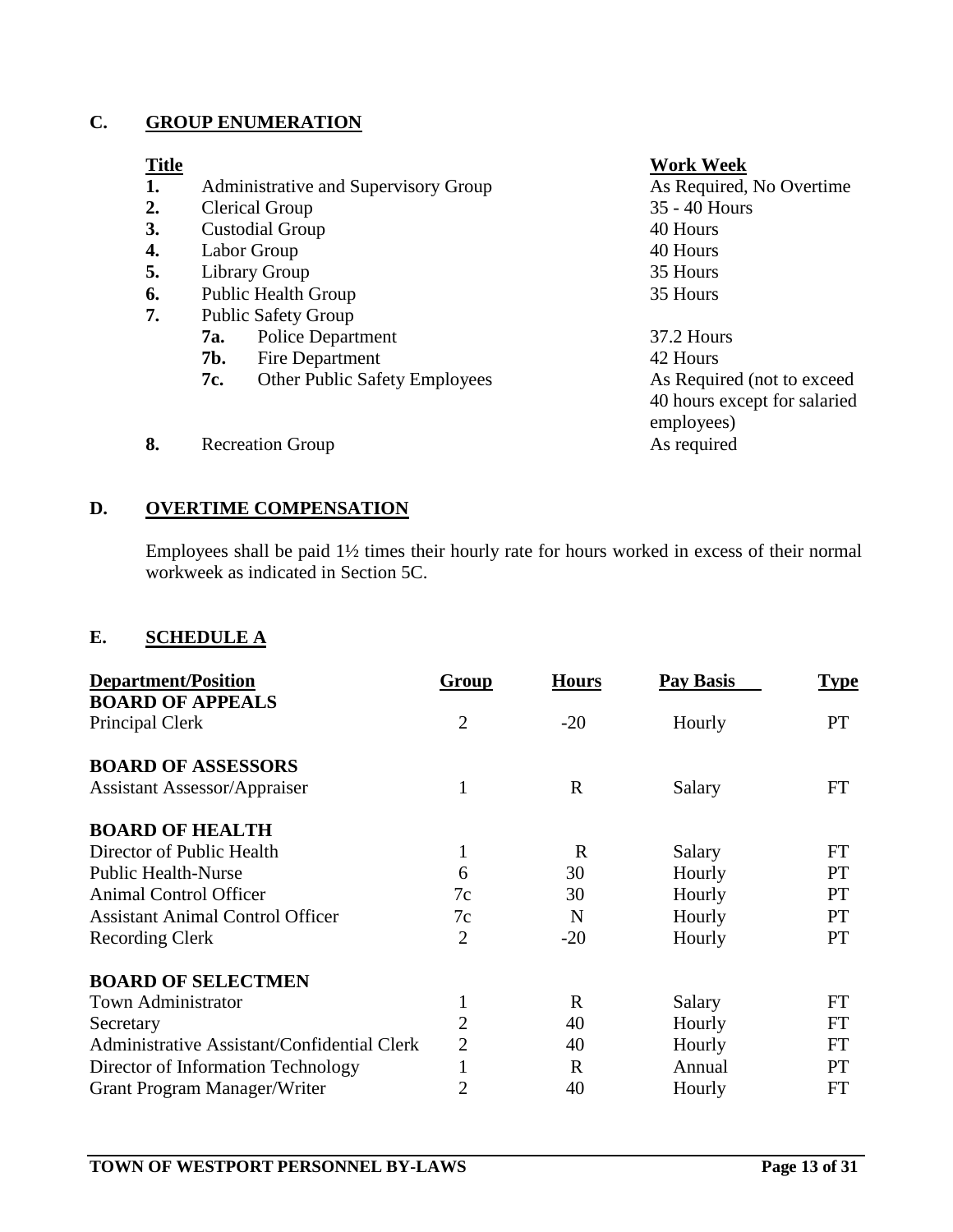| <b>Grant Clerk</b>                                     | $\overline{2}$   | $-20$       | Hourly         | <b>PT</b> |
|--------------------------------------------------------|------------------|-------------|----------------|-----------|
| Housing Rehab Specialist                               | $\overline{2}$   | N           | Hourly         | <b>PT</b> |
| <b>BUILDING</b>                                        |                  |             |                |           |
| Commissioner/Zoning                                    |                  |             |                |           |
| <b>Enforcement Officer</b>                             | 7c               | 40          | Salary         | FT        |
| Gas/Plumbing Inspector                                 | 7c               | $\mathbf R$ | Per Inspection | <b>PT</b> |
| <b>Assistant Gas/Plumbing Inspector</b>                | 7c               | $\mathbf R$ | Per Inspection | <b>PT</b> |
| Wire Inspector                                         | 7c               | $\mathbf R$ | Per Inspection | PT        |
| <b>Assistant Wire Inspector</b>                        | 7c               | $\mathbf N$ | Per Inspection | PT        |
| <b>CABLE ADVISORY</b>                                  |                  |             |                |           |
| <b>Public Access Director</b>                          | $\mathbf{1}$     | $\mathbf R$ | Salary         | FT        |
| <b>Public Access Coordinator</b>                       | $\overline{2}$   | 35          | Hourly         | FT        |
| <b>Public Access Coordinator</b>                       | $\overline{c}$   | $-20$       | Hourly         | <b>PT</b> |
| <b>Public Access Equipment Operator</b>                | $\overline{c}$   | $-20$       | Hourly         | <b>PT</b> |
| <b>Recording Clerk</b>                                 | $\overline{2}$   | $-20$       | Hourly         | PT        |
| <b>CEMETERY</b>                                        |                  |             |                |           |
| Laborer                                                | $\overline{4}$   | $\mathbf N$ | Hourly         | S         |
| <b>COMMISSION ON DISABILITY</b>                        |                  |             |                |           |
| <b>Recording Clerk</b>                                 | $\overline{2}$   | $-20$       | Hourly         | <b>PT</b> |
| <b>COMMUNITY PRESERVATION COMMITTEE</b>                |                  |             |                |           |
| <b>Recording Clerk</b>                                 | $\overline{2}$   | $-20$       | Hourly         | <b>PT</b> |
|                                                        |                  |             |                |           |
| <b>CONSERVATION COMMISSION/SOIL CONSERVATION BOARD</b> |                  |             |                |           |
| <b>Assistant Agent</b>                                 | 2                | $-20$       | Hourly         | PT        |
| <b>COUNCIL ON AGING</b>                                |                  |             |                |           |
| Director of Senior Services                            | $\mathbf{1}$     | 40          | Salary         | <b>FT</b> |
| <b>Outreach Coordinator</b>                            | $\boldsymbol{2}$ | 35          | Hourly         | FT        |
| <b>Outreach Worker</b>                                 | $\overline{2}$   | $-20$       | Hourly         | <b>PT</b> |
| <b>Supportive Day Program Director</b>                 | $\overline{c}$   | 35          | Hourly         | FT        |
| <b>Supportive Day Program Assistant Director</b>       | $\mathbf{2}$     | $-20$       | Hourly         | <b>PT</b> |
| <b>Nutrition Program Meal Site Manager</b>             | $\boldsymbol{2}$ | $-20$       | Hourly         | <b>PT</b> |
| <b>Elder Visitor</b>                                   | $\overline{c}$   | $-20$       | Hourly         | <b>PT</b> |
| <b>Volunteer Coordinator</b>                           | $\overline{4}$   | $-20$       | Hourly         | PT        |
| Supportive Day Program Aide Level I                    | $\overline{c}$   | $-20$       | Hourly         | <b>PT</b> |
| Supportive Day Program Aide Level II                   | $\overline{2}$   | $-20$       | Hourly         | <b>PT</b> |
| Van Driver                                             | $\overline{2}$   | $-20$       | Hourly         | <b>PT</b> |
| <b>Transportation Clerk</b>                            | $\overline{2}$   | $-20$       | Hourly         | PT        |
| <b>FINANCE COMMITTEE</b>                               |                  |             |                |           |
| <b>Recording Clerk</b>                                 | $\overline{2}$   | $-20$       | Hourly         | <b>PT</b> |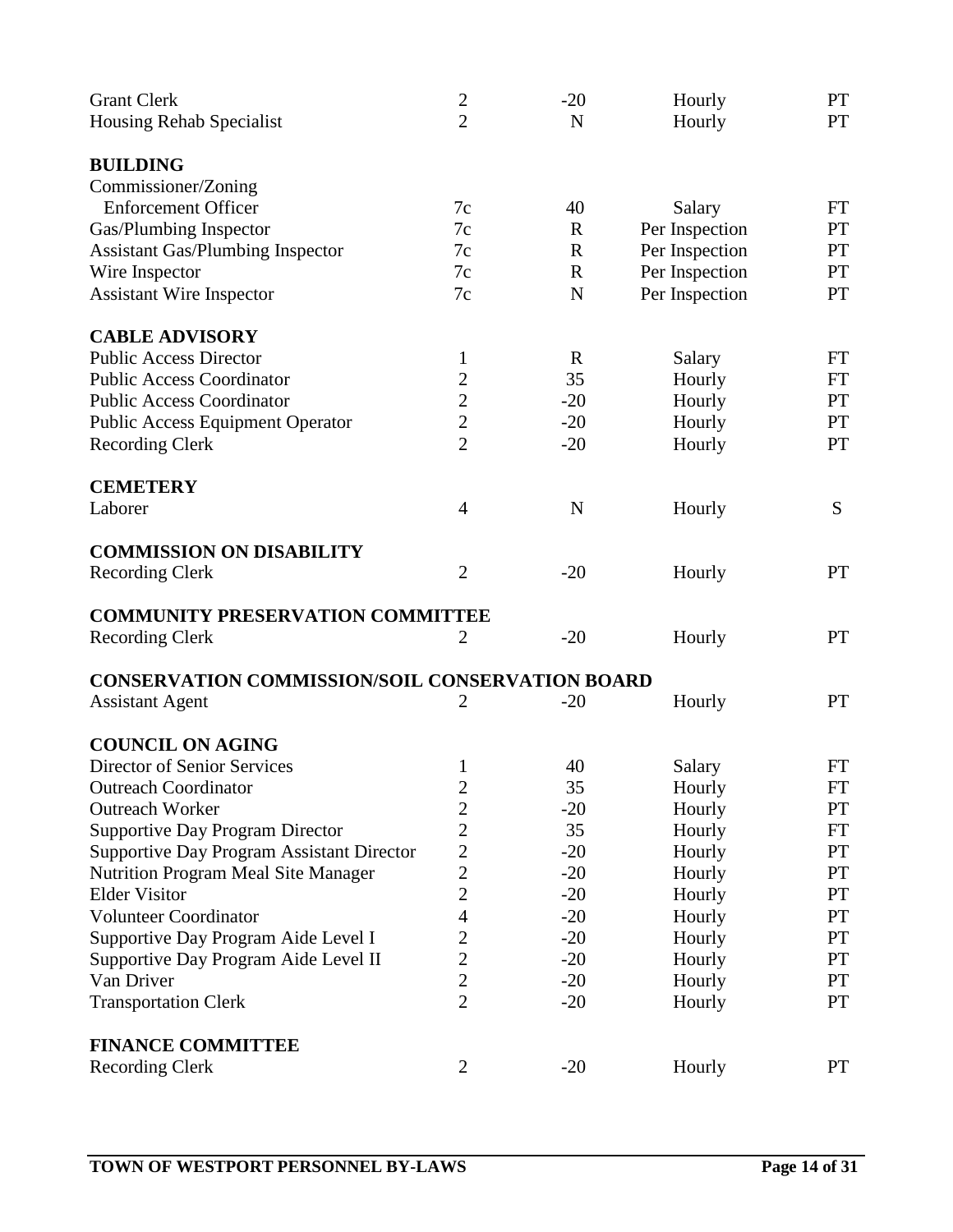| <b>FIRE DEPARTMENT</b>               |                |             |        |           |
|--------------------------------------|----------------|-------------|--------|-----------|
| Chief                                | 1              | $\mathbf R$ | Salary | FT        |
| Deputy Chief                         | 1              | $\mathbf R$ | Salary | FT        |
| <b>Administrative Assistant</b>      | $\overline{2}$ | 35          | Hourly | FT        |
| Dispatcher                           | 7b             | $\mathbf N$ | Hourly | PT        |
| Call Firefighter                     | 7 <sub>b</sub> | ${\bf N}$   | Hourly | PT        |
| Call Firefighter/EMT                 | 7b             | $\mathbf N$ | Hourly | <b>PT</b> |
| Call Firefighter/Paramedic           | 7 <sub>b</sub> | $\mathbf N$ | Hourly | <b>PT</b> |
| <b>HARBORMASTER</b>                  |                |             |        |           |
| <b>Assistant Harbormaster</b>        | 7c             | ${\bf N}$   | Hourly | PT        |
| <b>HIGHWAY DEPARTMENT</b>            |                |             |        |           |
| <b>Highway Surveyor</b>              | 1              | $\mathbf R$ | Salary | FT        |
| Temporary Laborer/Truck Driver       | $\overline{4}$ | $\mathbf N$ | Hourly | S         |
| <b>HOUSING PARTNERSHIP COMMITTEE</b> |                |             |        |           |
| <b>Recording Clerk</b>               | $\overline{2}$ | $-20$       | Hourly | PT        |
| <b>INFORMATION TECHNOLOGY</b>        |                |             |        |           |
| Director                             | 1 <sub>c</sub> | $\mathbf R$ | Annual | PT        |
| <b>LANDING COMMISSION</b>            |                |             |        |           |
| <b>Recording Clerk</b>               | $\overline{2}$ | $-20$       | Hourly | PT        |
| <b>LIBRARY</b>                       |                |             |        |           |
| Director                             | $\mathbf{1}$   | $\mathbf R$ | Salary | <b>FT</b> |
| Library Aide II                      | 5              | $-20$       | Hourly | <b>PT</b> |
| Library Aide I                       | 5              | $-20$       | Hourly | PT        |
| <b>After School Assistant</b>        | 5              | $-20$       | Hourly | PT        |
| <b>MARINE SERVICES</b>               |                |             |        |           |
| Director                             | 1              | $\mathbf R$ | Salary | FT        |
| Deputy Director                      | 7c             | R           | Annual | FT        |
| PERSONNEL BOARD                      |                |             |        |           |
| <b>Recording Clerk</b>               | $\overline{2}$ | ${\bf N}$   | Hourly | <b>PT</b> |
| PLANNING BOARD                       |                |             |        |           |
| <b>Town Planner</b>                  | $\mathbf{1}$   | $\mathbf R$ | Salary | FT        |
| <b>Assistant Town Planner</b>        | $\frac{2}{2}$  | 40          | Salary | FT        |
| <b>Recording Clerk</b>               |                | $-20$       | Hourly | <b>PT</b> |
| POLICE DEPARTMENT                    |                |             |        |           |
| Chief                                | 1              | $\mathbf R$ | Salary | FT        |
| Deputy Chief                         | 1              | $\mathbf R$ | Salary | FT        |
| <b>Administrative Assistant</b>      | $\overline{2}$ | 35          | Hourly | FT        |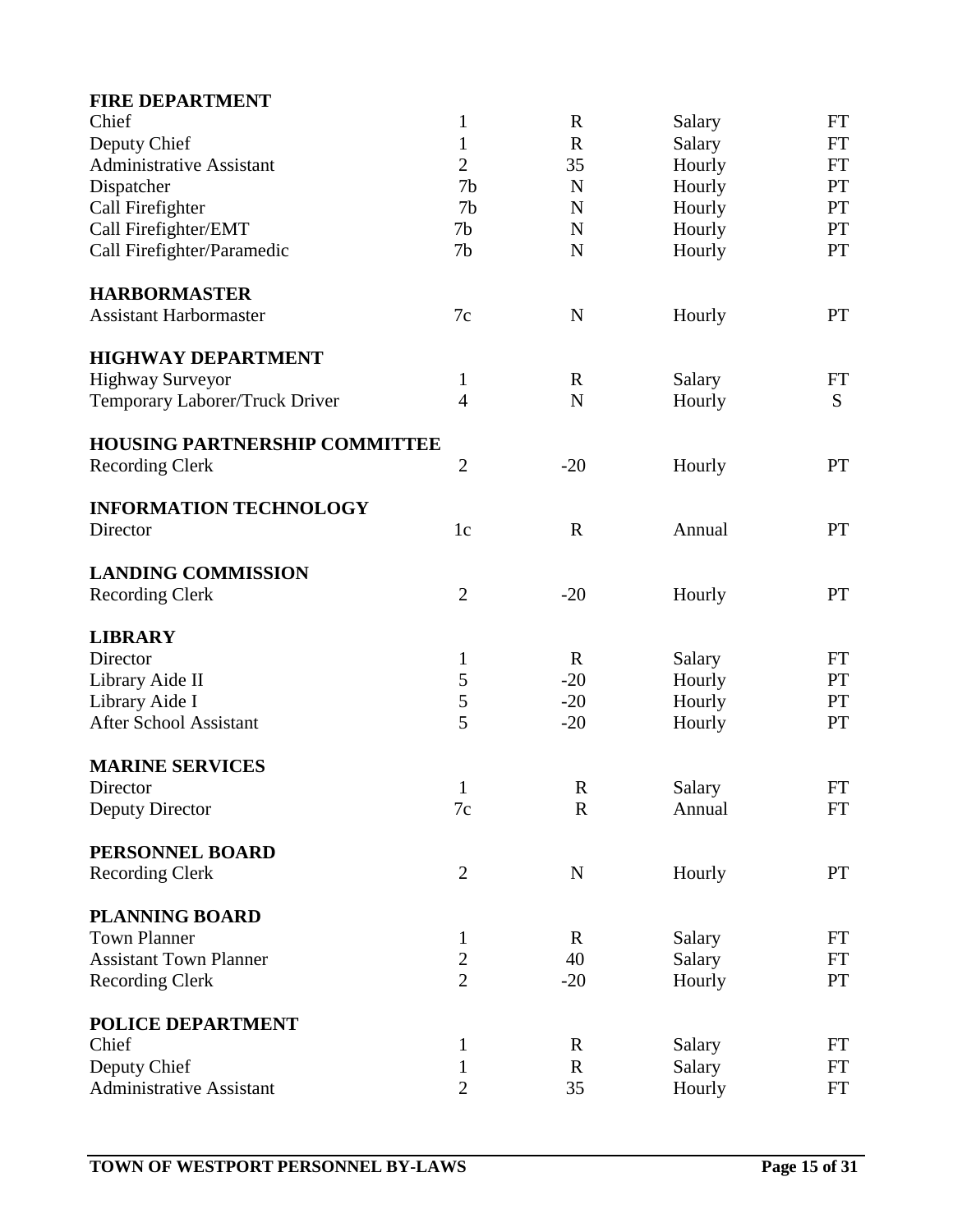| <b>Reserve Officer</b><br>E-911 Dispatcher | 7a<br>$\overline{2}$ | $\mathbf N$<br>$-20$ | Hourly<br>Hourly | PT<br>PT  |
|--------------------------------------------|----------------------|----------------------|------------------|-----------|
| <b>RECREATION</b><br>Director              | 8                    | $-20$                | Salary           | PT        |
|                                            |                      |                      |                  |           |
| <b>REGISTRAR OF VOTERS</b>                 |                      |                      |                  |           |
| Registrar Clerk                            |                      | $\mathbf N$          | Hourly           | PT-S      |
| <b>Precinct Worker</b>                     | $\frac{2}{2}$        | $\mathbf N$          | Hourly           | <b>PT</b> |
| <b>SEALER OF WEIGHTS</b>                   |                      |                      |                  |           |
| <b>&amp; MEASURES</b>                      | 7c                   | $\mathbf R$          | Salary           | <b>PT</b> |
| <b>SHELLFISH</b>                           |                      |                      |                  |           |
| Constable                                  | $\mathbf{1}$         | $\mathbf R$          | Salary           | <b>FT</b> |
| <b>Deputy Constable</b>                    | 7c                   | $\mathbf R$          | Annual           | <b>FT</b> |
| <b>Deputy Constable</b>                    | 7c                   | $\mathbf N$          | Hourly           | <b>PT</b> |
| <b>TAX COLLECTOR</b>                       |                      |                      |                  |           |
| Clerk                                      | $\overline{2}$       | ${\bf N}$            | Hourly           | PT-S      |
| <b>TOWN ACCOUNTANT</b>                     |                      |                      |                  |           |
| Accountant                                 | $\mathbf{1}$         | $\mathbf R$          | Salary           | <b>FT</b> |
| <b>TOWN BEACH</b>                          |                      |                      |                  |           |
| Head Lifeguard                             | $8\,$                | 40                   | Hourly           | S         |
| Lifeguard                                  | 8                    | 40                   | Hourly           | ${\bf S}$ |
| Lifeguard                                  | 8                    | $-20$                | Hourly           | S         |
| <b>VETERANS SERVICES</b>                   |                      |                      |                  |           |
| Agent                                      | $\mathbf{1}$         | $\mathbf R$          | Salary           | FT        |
| <b>Graves Registration Officer</b>         | $\mathbf{1}$         | $\mathbf R$          | Salary           | PT        |

#### **SECTION 6. FRINGE BENEFITS AND WORKING CONDITIONS**

Pursuant to the authority contained in Section 108C of Chapter 41 of the General Laws, certain fringe benefits as set forth in subsequent sections of this by-law are hereby granted to regular employees occupying positions in the Classification Plan. The fringe benefits are considered to be part of the compensation plan and the monetary value thereof shall be extended to eligible employees in addition to rates set forth in the appropriate salary or wage schedule.

#### **A. LEAVE**

Full time and/or regular employees shall receive and/or be paid for authorized leave as follows: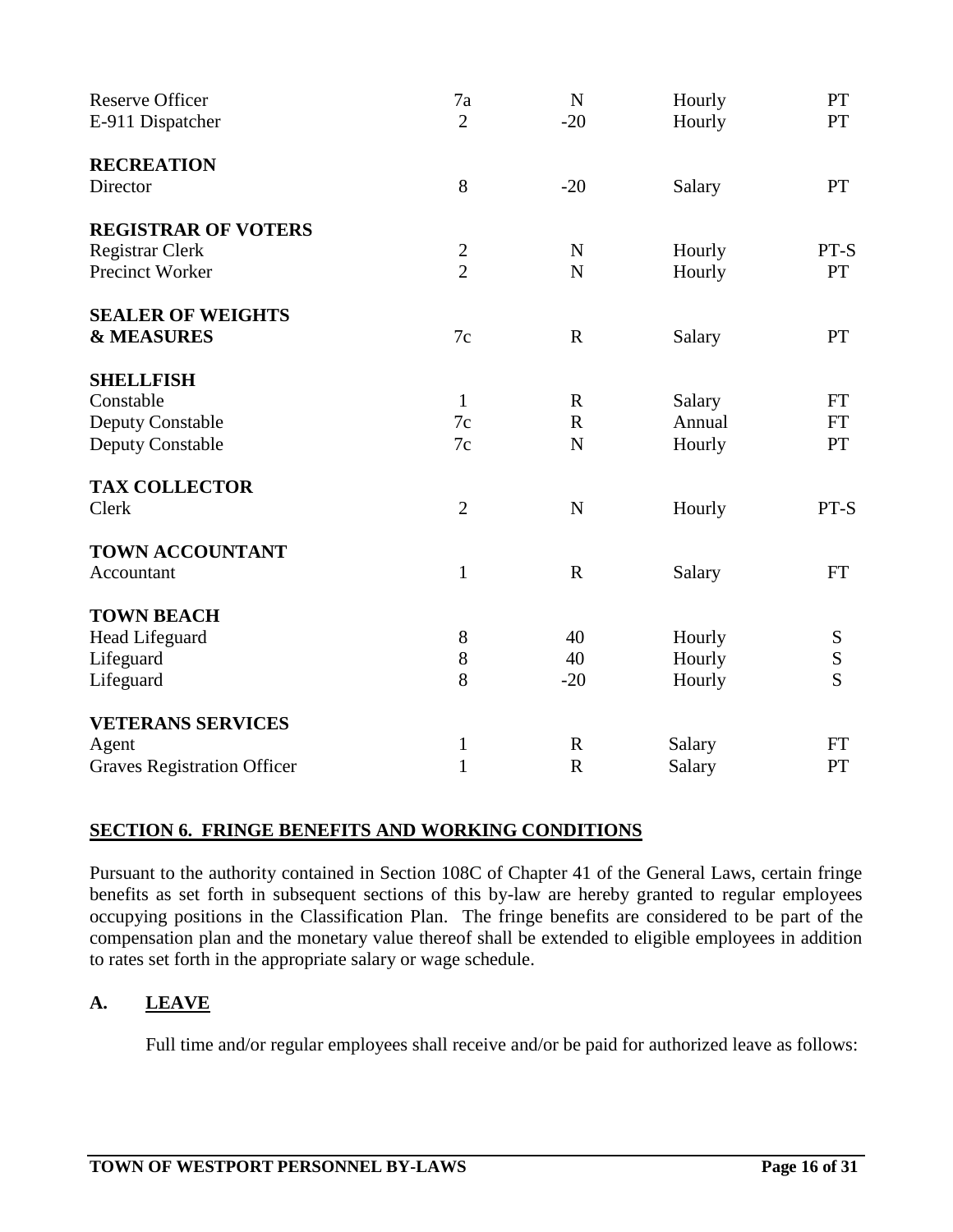#### **1. Agency Fee Employee**

Non-union employees working in positions covered by a Union contract shall receive the benefits provided by such contract.

#### **2. Union Contract Employees**

Union employees shall receive the benefits as provided in the contract covering their position.

#### **3. Holidays**

Full time or regular non-exempt employees covered by this By-Law shall receive the following paid holidays:

| <b>Independence Day</b>    |
|----------------------------|
| <b>Labor Day</b>           |
| <b>Columbus Day</b>        |
| <b>Veteran's Day</b>       |
| <b>Thanksgiving Day</b>    |
| The day after Thanksgiving |
| <b>Christmas Day</b>       |
|                            |

In addition, said employees shall also receive one half-day before Thanksgiving, one-half day before Christmas Day, and one-half day before New Year's Day. **All employees must have been paid for at least twenty (20) working days of employment prior to being eligible for holiday benefits.**

If the Deputy Fire Chief and the Deputy Police Chief are called into work for a material reason on holidays listed under the Personnel By-Law, they shall be compensated an additional day's pay, for each holiday worked, at the discretion of the Fire Chief and Police Chief. Not qualifying as a material reason would be any work done that does not mandate their presence.

#### **4. Vacations**

Vacations shall be calculated and available on July  $1<sup>st</sup>$ , based on the prior years' employment.

All salary, full time annual and regular employees shall earn vacation time as follows:

| If hired: | <b>July or August</b> | 6 days |
|-----------|-----------------------|--------|
|           | September/October     | 5 days |
|           | November/December     | 4 days |
|           | January/February      | 3 days |
|           | March/April           | 2 days |
|           | May/June              | 1 day  |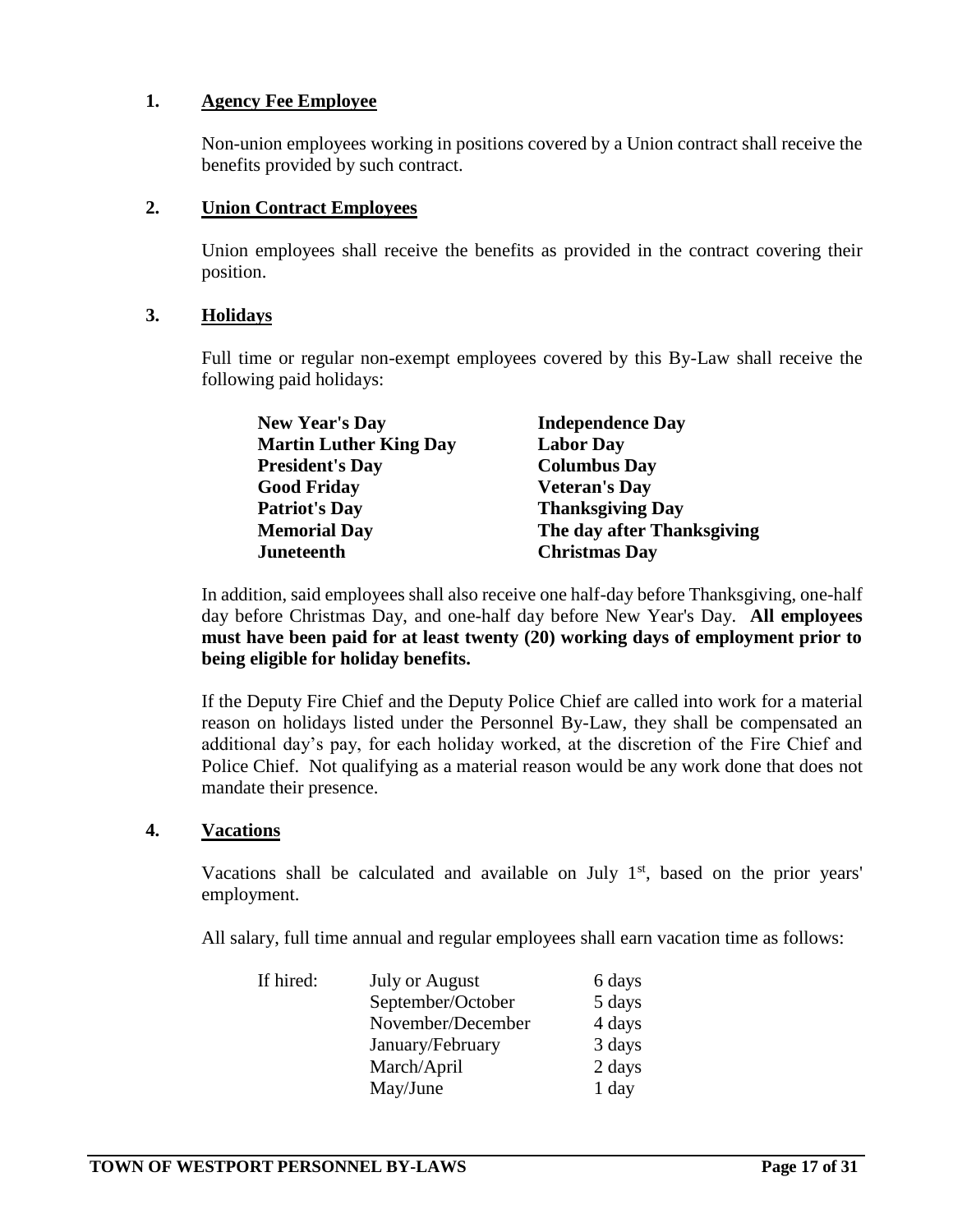Employees with 1 year but not more than 2 years shall be granted 12 days annually;

Employees with 2 years but not more than 5 years shall be granted 18 days annually;

Employees with 5 years but not more than 18 years shall be granted 21 days annually;

Employees with more than 18 years shall be granted 27 days annually.

Vacations must be used annually unless approved by the Department Supervisor to carry over. The Department Supervisor may approve up to two (2) weeks of vacation carryover. Any unused vacation must be accrued or forfeited. Under no circumstances shall vacation time be carried more than one (1) fiscal year.

Whenever the employment of any person covered by this by-law is terminated during a year by dismissal through no fault or delinquency on his or her part or by resignation, retirement or death, without his having been granted the vacation to which he/she was entitled, he/she, or in case of death, his estate shall be paid, at the regular rate of compensation payable to him at the termination of his employment, an amount in lieu of such vacation; provided that no monetary or other allowance has already been made, therefore. The official head of the department in which the person was last employed shall enter on the departmental payroll all amounts payable under this section.

**Under special circumstances, as they determine, the Board of Selectmen may offer to grant annual vacation time to newly hired employees in excess of that provided in this section.**

#### **5. Sick Leave**

All salary, annual, full time and regular employees shall accumulate sick leave at the rate of one and one half (1 ½) days per month credited on the first day of each month. Sick leave may be accumulated to a maximum of one hundred and eighty (180) days.

The Town agrees to pay the employee or beneficiaries up to fifty (50%) percent of such accumulated sick leave upon death, retirement, or upon resignation or dismissal through no fault or delinquency on the employee's part of an employee who has at least ten (10) years continuous service with the Town as follows:

| 10 years | 25% |
|----------|-----|
| 11 years | 30% |
| 12 years | 35% |
| 13 years | 40% |
| 14 years | 45% |
| 15 years | 50% |

In the case of job-related death, the beneficiaries shall receive one hundred (100%) percent of such accumulated leave.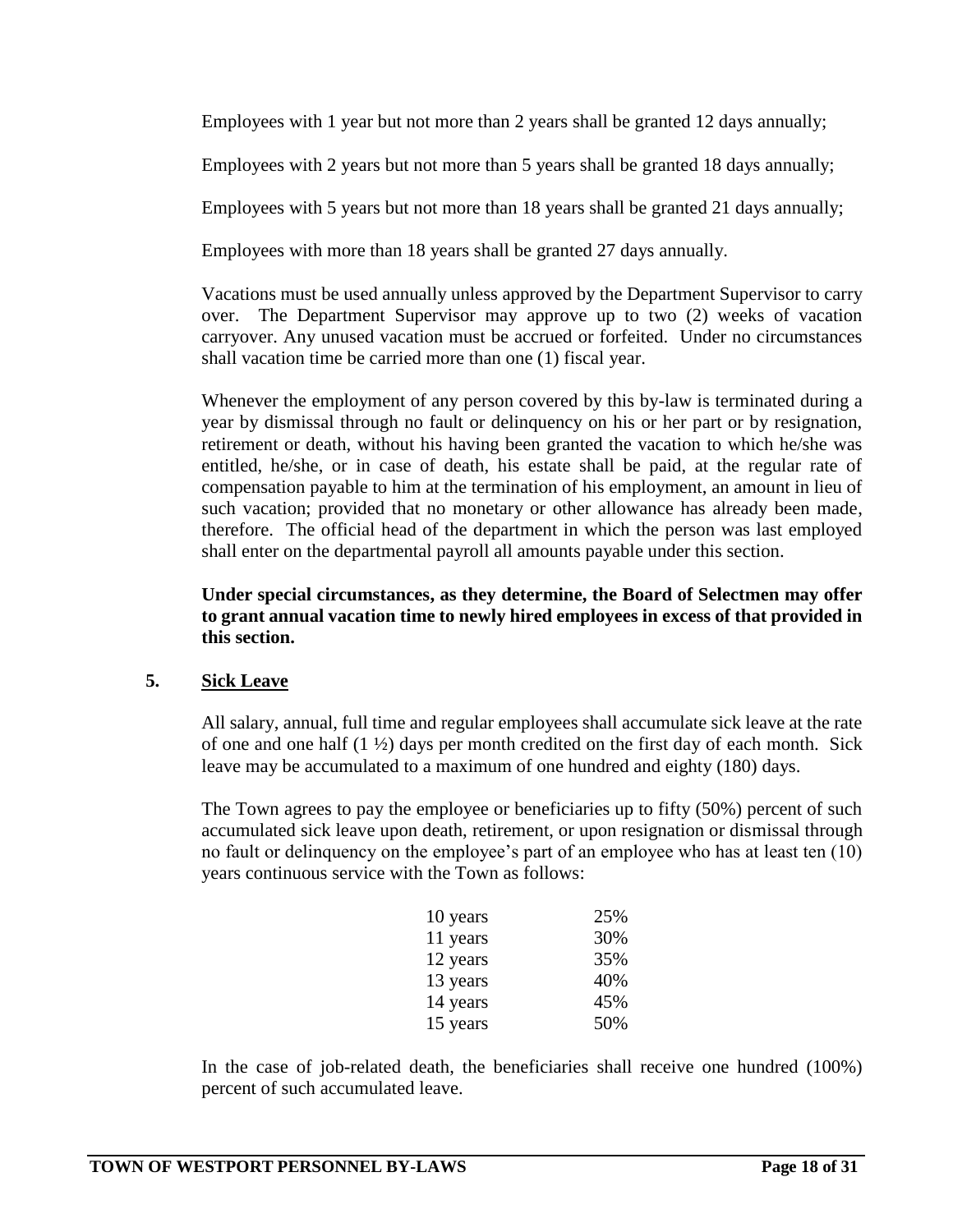Sick leave shall be granted for sickness or injury of the employee and for absence because of sickness or injury of the employee's parents, spouse, children, step-children, domestic partner, mother-in-law, father-in-law, which necessitates the employee's absence, regardless of residence.

Any employee suffering any injury while on duty or any injury which the employee considers job-related shall immediately report such injury and shall file a written report of such injury to the immediate supervisor, department head, or Board of Selectmen's office within 48 hours on forms to be supplied.

Any employee upon completion of three (3) years of employment who maintains a minimum of 30 days of sick leave, may have the option to receive a dollar amount equal to 50% of unused sick days up to a maximum of nine (9) days, based upon the table below:

| <b>Sick Leave Used</b> | Leave Cashed In     | Cash-In Value                      |
|------------------------|---------------------|------------------------------------|
| 0 days                 | 9 days              | $4\frac{1}{2}$ days                |
| $1 \, day$             | $8\frac{1}{2}$ days | $4\frac{1}{4}$ days                |
| 2 days                 | 8 days              | 4 days                             |
| 3 days                 | $7\frac{1}{2}$ days | 3 <sup>3</sup> / <sub>4</sub> days |
| 4 days                 | 7 days              | $3\frac{1}{2}$ days                |
| 5 days                 | $6\frac{1}{2}$ days | $3\frac{1}{4}$ days                |
| 6 days                 | 6 days              | 3 days                             |
| 7 days                 | $5\frac{1}{2}$ days | $2\frac{3}{4}$ days                |
| 8 days                 | 5 days              | $2\frac{1}{2}$ days                |
| 9 days                 | $4\frac{1}{2}$ days | $2\frac{1}{4}$ days                |
| 10 days                | 4 days              | 2 days                             |
| 11 days                | $3\frac{1}{2}$ days | $1\frac{3}{4}$ days                |
| 12 days                | 3 days              | $1\frac{1}{2}$ days                |
| 13 days                | $2\frac{1}{2}$ days | $1\frac{1}{4}$ days                |
| 14 days                | 2 days              | 1 day                              |
| 15 days                | $1\frac{1}{2}$ days | $\frac{3}{4}$ day                  |
| 16 days                | 1 day               | $\frac{1}{2}$ day                  |
| 17 days                | ½ day               | $\frac{1}{4}$ day                  |
| 18 days                | 0 days              | 0 days                             |
|                        |                     |                                    |

The decision to cash in sick time must be made by the employee by November  $1<sup>st</sup>$ , for the prior fiscal year and payment shall be made during the last pay period of November. The employee shall also notify the department head of the anticipated cash-in days they will be utilizing from the current year to assist in budgeting.

#### **6. Personal Days**

All full-time or regular hourly employees, except those in probationary status, shall receive two personal days per year, which days shall not be charged to sick leave or vacation. The employee desiring to use such personal leave shall give a minimum of two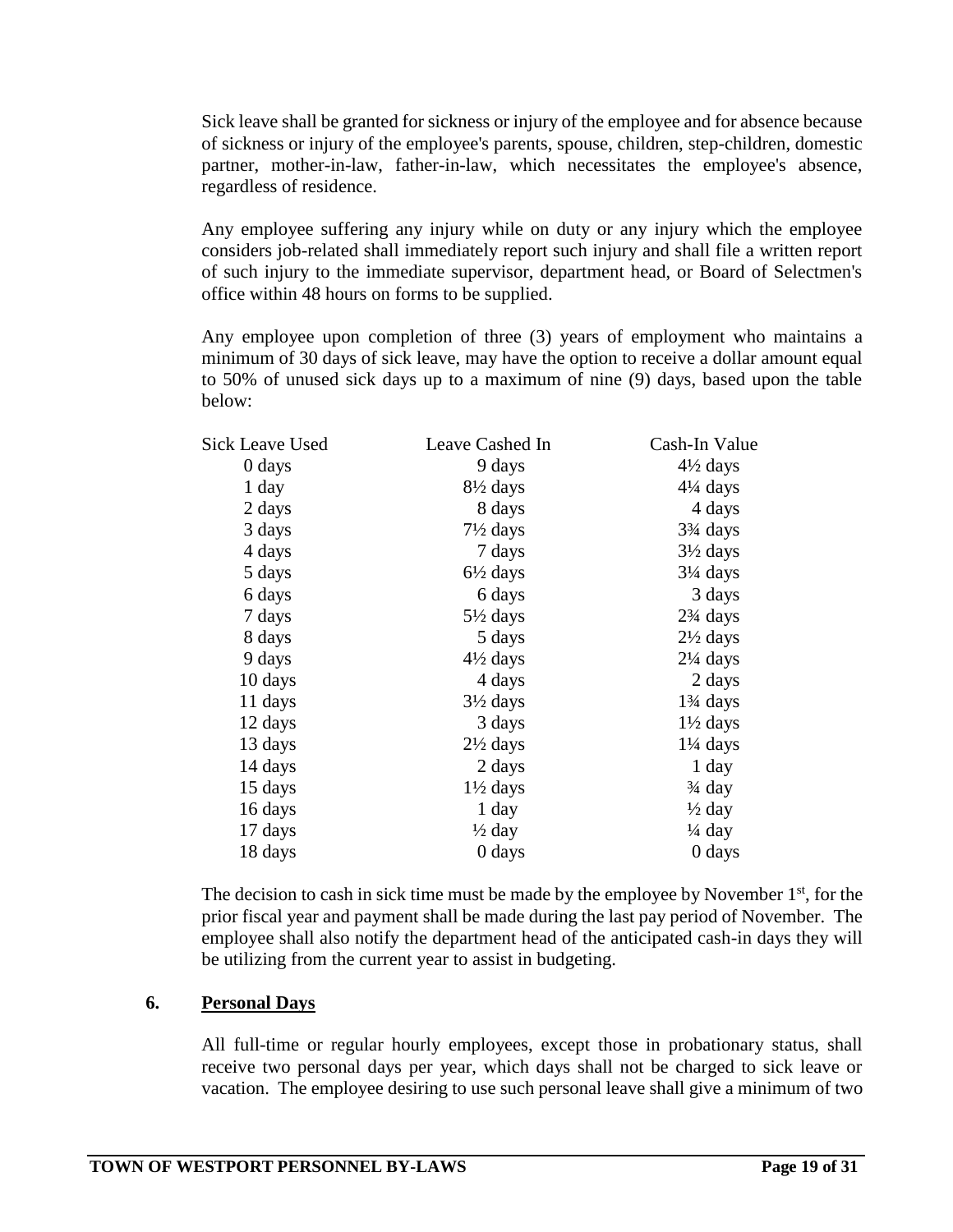(2) days notice, except in the case of emergency, and such use shall require the approval of the relevant department head as to the day on which it is taken.

#### **7. Bereavement Leave**

In the event of death in the immediate family of an employee, the employee will be granted leave with pay in the amount of five (5) working days but not to extend beyond five (5) calendar days after the date of the funeral, provided the employee actually attends the funeral of the deceased. Based on extraordinary or extenuating circumstances, the department head may extend an employee's bereavement leave. The decision by the department head to deny a request to extend bereavement leave shall not be subject to grievance/arbitration. Examples of such extraordinary or extenuating circumstances would include, but not be limited to, a family death requiring out-of-state travel or interment or memorial scheduled after the date of the funeral. Such shall not be charged to sick leave or vacation leave. Employee's immediate family shall be father, mother, step-father, step-mother, spouse/domestic partner, child, and stepchild.

The employee will be granted leave with pay in the amount of three (3) working days in the event of the death of the employee's brother, sister, mother-in-law, father-in-law, grandmother, grandfather, and grandchild. One (1) day leave shall be granted to attend the funeral in the event of the death of the employee's aunt, uncle, sister-in-law, brotherin-law, niece, or nephew. Bereavement leave will be granted only for those days the employee was scheduled to work.

#### **8. Jury Leave**

A full-time or regular employee may request unlimited days of jury duty leave during the year. Seasonal, part-time and temporary employees will only be paid for jury duty for a maximum of three days. Jury duty includes serving as a jury member or serving as a witness in response to a court subpoena.

Jury duty pay will be calculated on the employee's base pay rate times the number of hours the employee would otherwise have worked on the day of absence.

Employees must show the jury duty summons or subpoena to their supervisor as soon as possible so that the supervisor may make arrangements to accommodate their absence. Employees are expected to report for work when the court schedule permits.

#### **9. Military Reserve Leave**

For National Guard duty or for Naval Reserve duty for periods up to two weeks, the Town will make up the difference between the compensation received from "Reserve" (annual) duty and the compensation for this two weeks period of an employee in continuous employment from the Town, upon presentation of proper proof of such service and pay granted.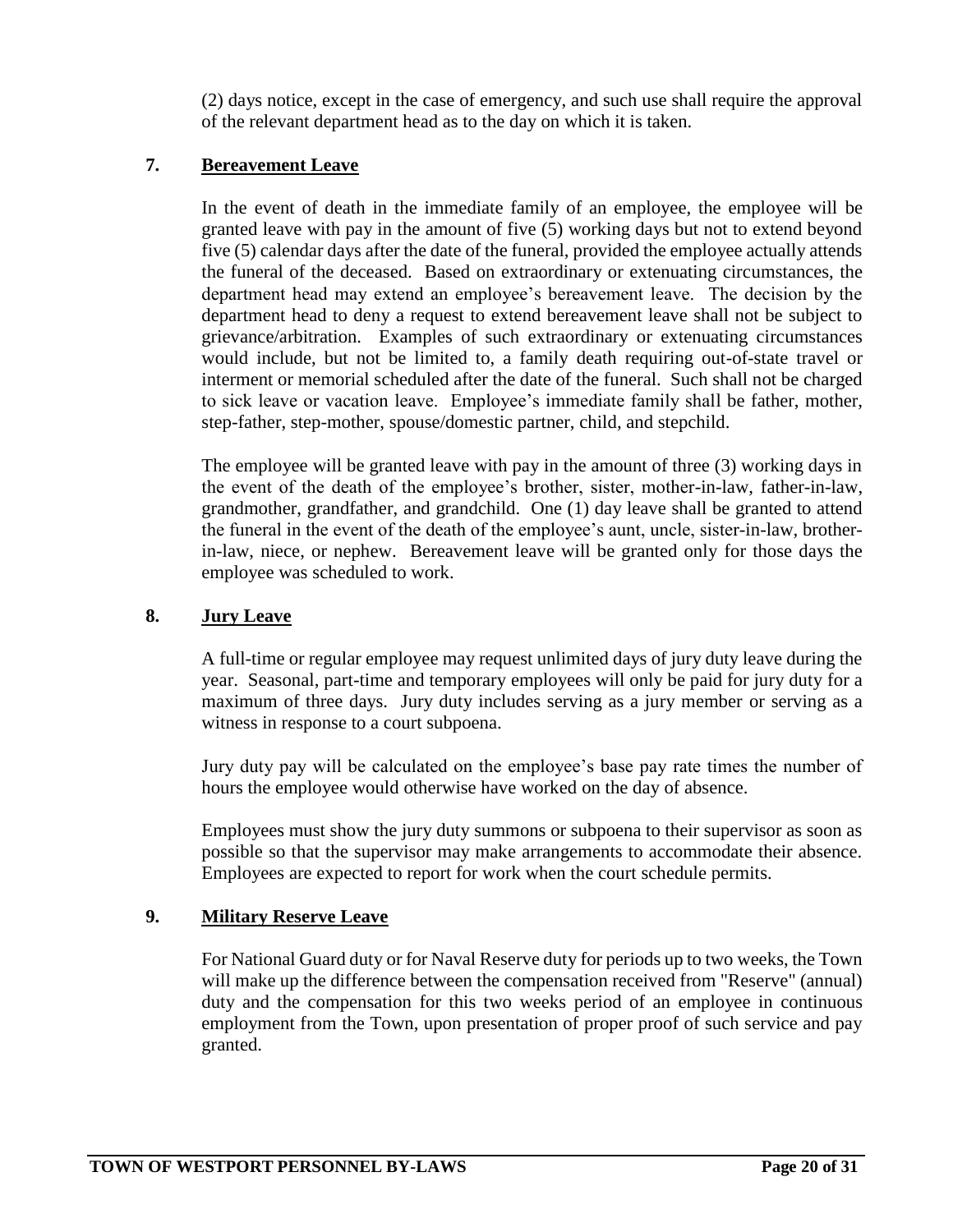#### **10. Other Leave**

Absences for personal reasons may be charged to vacation leave upon application by the employee and approval by his department head. Such absences, however, may not be charged to vacation leave beyond that which the employee has earned at the time of such application.

#### **11. Leave Without Pay**

The Board of Selectmen may authorize in its discretion a leave of absence without pay for good cause shown up to a maximum of six months, upon condition that such leave is recommended by the head of the department concerned.

#### **12. Longevity Pay**

Longevity bonus payments shall be made to all regular and salary employees on a prorata basis, each year on the anniversary date of their commencement of consecutive employment, in a lump sum payment, according to the following schedule.

| After 10 years | \$900.00   |
|----------------|------------|
| After 15 years | \$1,000.00 |
| After 20 years | \$1,150.00 |
| After 25 years | \$1,300.00 |
| After 30 years | \$1,650.00 |

#### **B. GENERAL**

#### **1. Pro-Rated Benefits**

All regular employees entitled to the above benefits, who work a minimum of twenty (20) hours per week but less than full time, shall receive benefits based upon the ratio of the actual number of hours worked by the employee per week divided by the hours which would be required were the position to be full time.

#### **2. Physical Examination**

Before appointment to a position in the Classification Plan requiring continuous employment, a candidate shall have passed a physical examination satisfactory to the Board and the Town's Risk Manager. The examining physician shall be appointed by the Board and the examination shall be at the expense of the Town. The examining physician shall advise the Board as to whether, in his opinion, the applicant is physically qualified to perform the duties of the position for which application has been made.

#### **3. Civil Service Law**

Nothing in this By-Law shall be construed to conflict with Chapter 31 of the General Laws.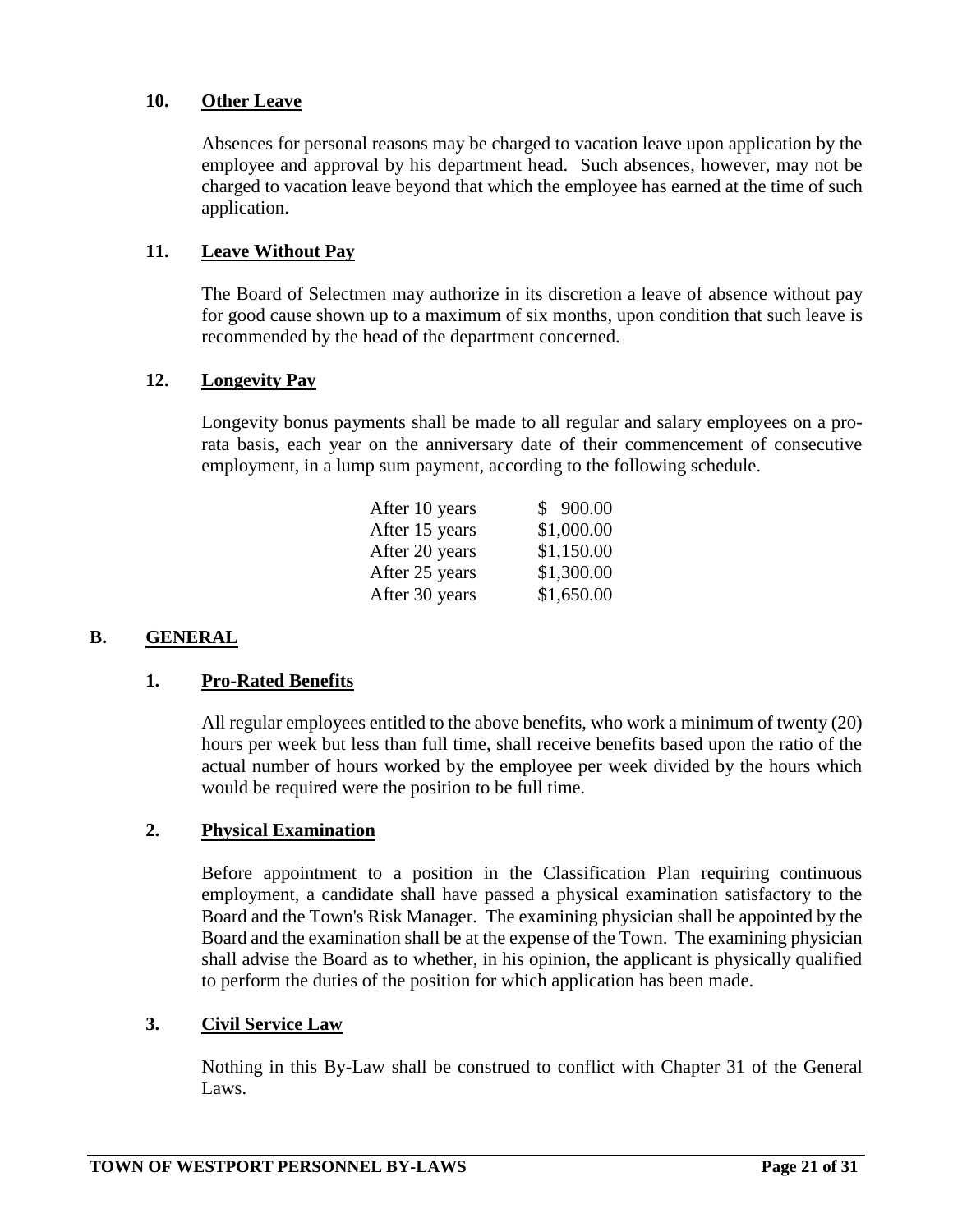#### **4. Invalidity**

The invalidity of any section of this by-law shall not invalidate any other section or provision thereof.

#### **5. Chief and Deputy Chief of Police and Fire Departments**

The Chief and Deputy Chief of Police and Fire may receive at least the same number of sick days, vacation days, personal days, bereavement days, holiday pay, longevity pay, educational pay (c41, s108L), uniform and cleaning allowance, health and life insurance and other benefits as do any of the regular employees of their department.

#### **6. Non-Union Personnel**

All full-time non-union personnel, without exception, may receive at least the same number of sick days, vacation days, personal days, bereavement days, holidays, longevity pay, educational pay, clothing allowance, health, and life insurance, and other benefits as do any of the full-time employees covered under the Agreement between the Town of Westport and Town Hall Departments, Library, Cemetery, and Dispatchers**.**

#### **C. RELATED PERSONNEL PROVISIONS**

#### **1. Eligibility of Appointment**

No member of a municipal commission or board shall be eligible for appointment or election by the members of such commission or board to any office or position under the supervision of such commission or board unless such appointment or election has first been approved at an annual town meeting. No former member of any such commission or board shall be eligible for appointment to any paid office or position by such commission or board, until the expiration of 6 months from the termination of his service as a member of such commission or board.

#### **2. Indemnification**

The Town shall indemnify any municipal officer for expenses or damages incurred by him in the defense or settlement of a claim against him in an amount not to exceed one hundred thousand dollars which claim arose out of activity performed by such officer while acting within the scope of his official duties or employment, provided that the defense or settlement of such claim shall have been made by the city solicitor or town council, or by an attorney legally employed for the purpose by a city or town, or by an attorney furnished by an insurer obligated under the terms of policy insurance to defend the city or town against such claim, retroactive to January 1, 1973.

**\*Note:** Refer also to MGL C. 258 S. 13-Tort Claims Act. (See Article 1. STM 3/27/73- Voted as Town By-Law).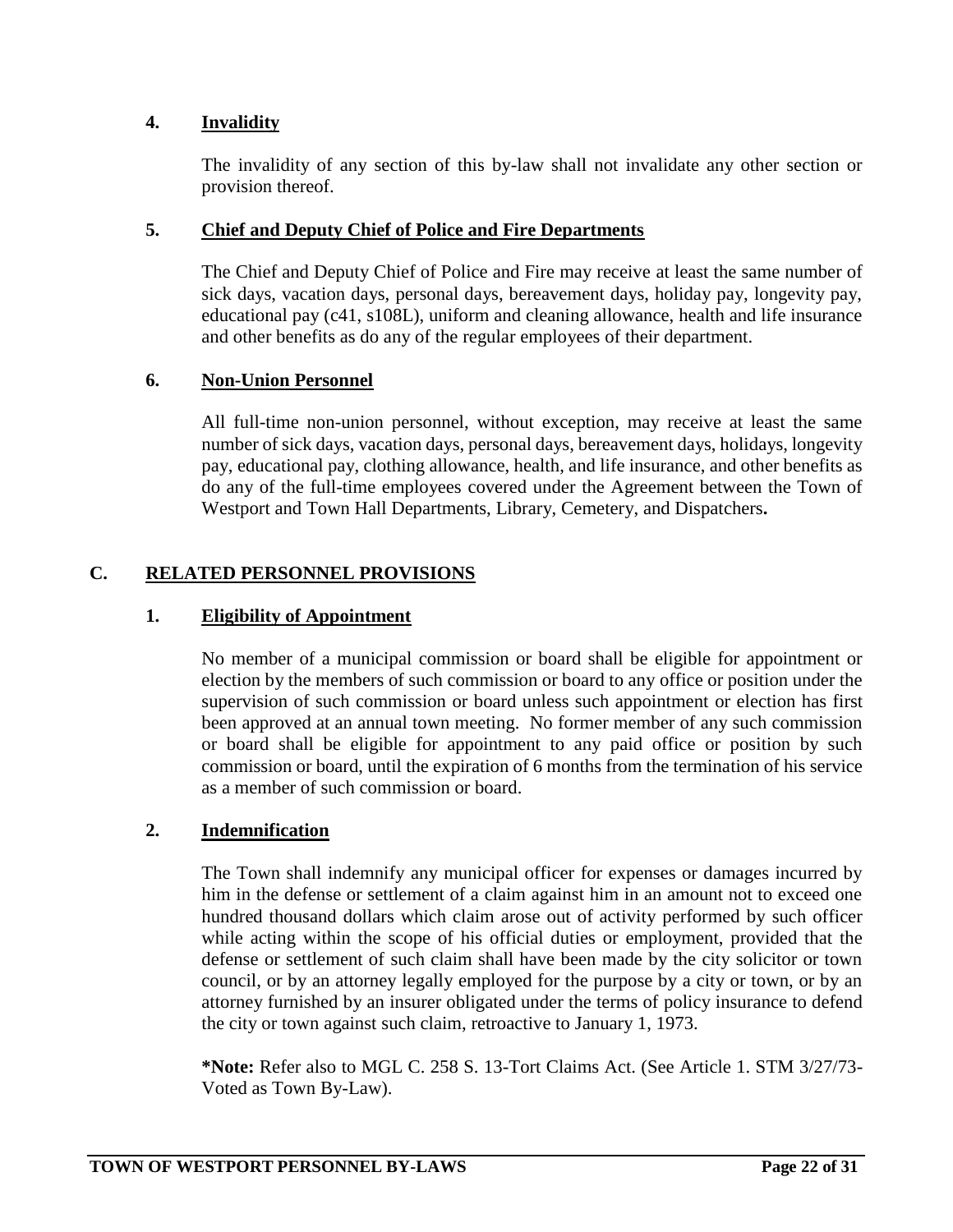#### **3. Firefighter and Police Officer Funeral Expenses**

The Town of Westport shall pay the reasonable expenses, not exceeding \$2,000.00, of the funeral and burial of any firefighter, who while in the performance of his duties or as a result of an accident while responding to or returning from an alarm or fire, or while at the scene of the fire is killed or sustains injuries which result in his death, or of any police officer who while in the performance of his duties or as a result of a duty-related assault on his person, is killed or sustains injuries which result in his death.

#### **4. Clothing Allowance**

The Town of Westport may appropriate money for the purpose of uniforms for members of its police and fire departments, and its shellfish constabulary which may include the purchase of rubber boots, shoes, and other outer clothing necessary for the use of members of the police and fire departments and shellfish constabulary when traveling to or from or during the course of their employment. The Town may pay as a clothing allowance to an officer serving as a detective or required to work without a uniform; provided, that the sum so paid as a clothing allowance to a member, serving as a detective or required to work without a uniform shall not, in any event, exceed any maximum amount established by the Town during a given year, for uniform clothing, for a uniformed member of said force under the provisions of this section.

#### **5. Additional Clothing Allowance**

The Town may appropriate money for the purchase of stormy weather work clothes, including rubber boots and other work-related clothes or uniforms for its employees.

#### **6. Call Firefighter Disability**

Whenever a call firefighter is disabled because of injury or incapacity sustained in the performance of his duty and is thereby unable to perform the usual duties of his regular occupation at the time such injury or incapacity was incurred, he shall receive from the Town for the period of such injury or incapacity a sum equal to a permanent firefighter during his first year of service.

The Town reserves the right to determine eligibility for disability and retains any other rights granted under the provisions of Chapter 41, section 111F of the General Laws.

The period for which such compensation is authorized under this section shall not exceed a total of one hundred four (104) weeks; provided, however, that no payments shall be made under this section after said call firefighter has been retired or pensioned in accordance with M.G.L. Chapter 32, Section 85H, or after a physician designated for such purpose by the Fire Chief has determined that such incapacity no longer exists.

All amounts payable under this section shall be paid at the same time and in the same manner as if he were a permanent firefighter and for all purposes shall be deemed to be the regular compensation of such firefighter.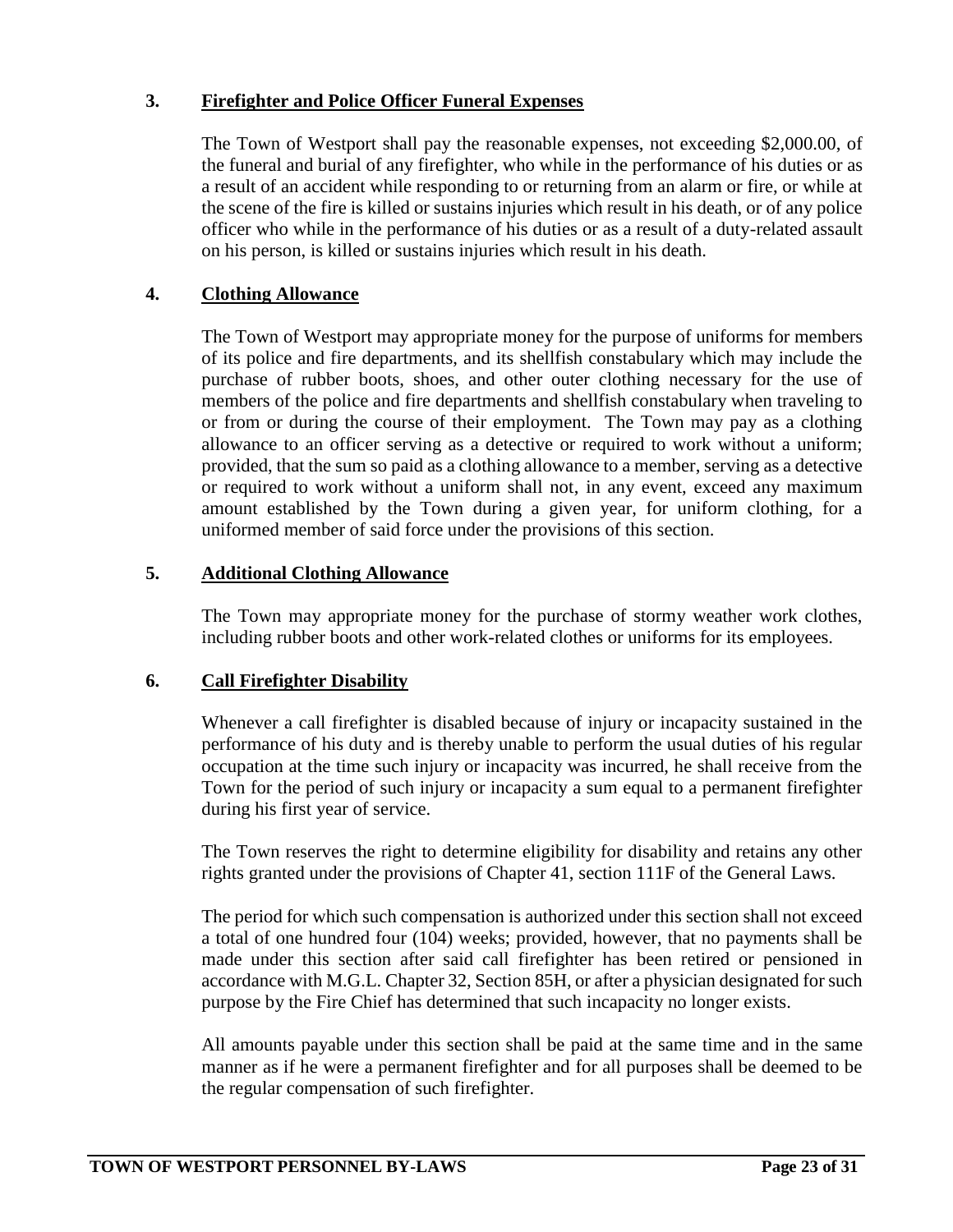#### **7. Fire Chief Career Incentive Pay Program**

The Fire Chief shall receive five career incentive base salary increases for higher education Fire Science college degrees administered in the same manner under the provisions of M.G.L. Chapter 41, Section 108L.

#### **8. Deputy Fire Chief Career Incentive Pay Program**

In addition to his/her regular pay, the Deputy Fire Chief shall receive incentive pay predicated on the accumulation of credits earned in the following manner:

- **a.** Credits will be granted and recognized for college credits in Fire Science and Public Administration-related subjects only, as approved by the Fire Chief.
- **b.** Payment will be made at the rate of \$.010 per credit hour up to a maximum of one hundred and seventy (170) hours.
- **c.** Payments will commence only after the Deputy Fire Chief has accumulated fifteen (15) credits and will increase thereafter upon the accumulation of thirty (30) credits, forty-five (45) credits, the award of an Associate Degree seventyfive (75) credits, ninety (90) credits, one hundred and five (105) credits, the award of a Baccalaureate Degree, one hundred and thirty-five (135) credits, one hundred and fifty (150) credits and the award of a Master's Degree.

#### **9. Education Reimbursement**

The Town agrees to reimburse to employees fifty percent (50%) of the tuition costs, up to \$350.00 per year, for job-related courses. Courses must be through an accredited institution, must be completed with at least a B grade, and must be pre-approved by the Town in writing to be eligible for reimbursement. Such pre-approval shall not be withheld unreasonably, but may be withheld for valid reasons including, without limitation, that the course is not so job-related as to be of benefit to the Town.

Employees with five (5) years of continuous service with the Town shall be paid a career incentive on the  $1<sup>st</sup>$  pay period in December each year as follows:

Level I – (**\$500.00**) – Upon completion of a certified course (not seminar) in a specific municipal field, or completion of a related "certificate" course (not seminar) at an accredited college with at least 9 credits.

Level II – (**\$625.00**) – Associate's Degree. Level III – (**\$1,125.00**) – Bachelor's Degree. Level IV – (**\$1,625.00**) – Master's Degree.

Any employee can only receive payment from one level. Such levels can be achieved prior to or during employment with the Town. An employee may move from one level to the next but can only receive an incentive at that level and not a combination of levels.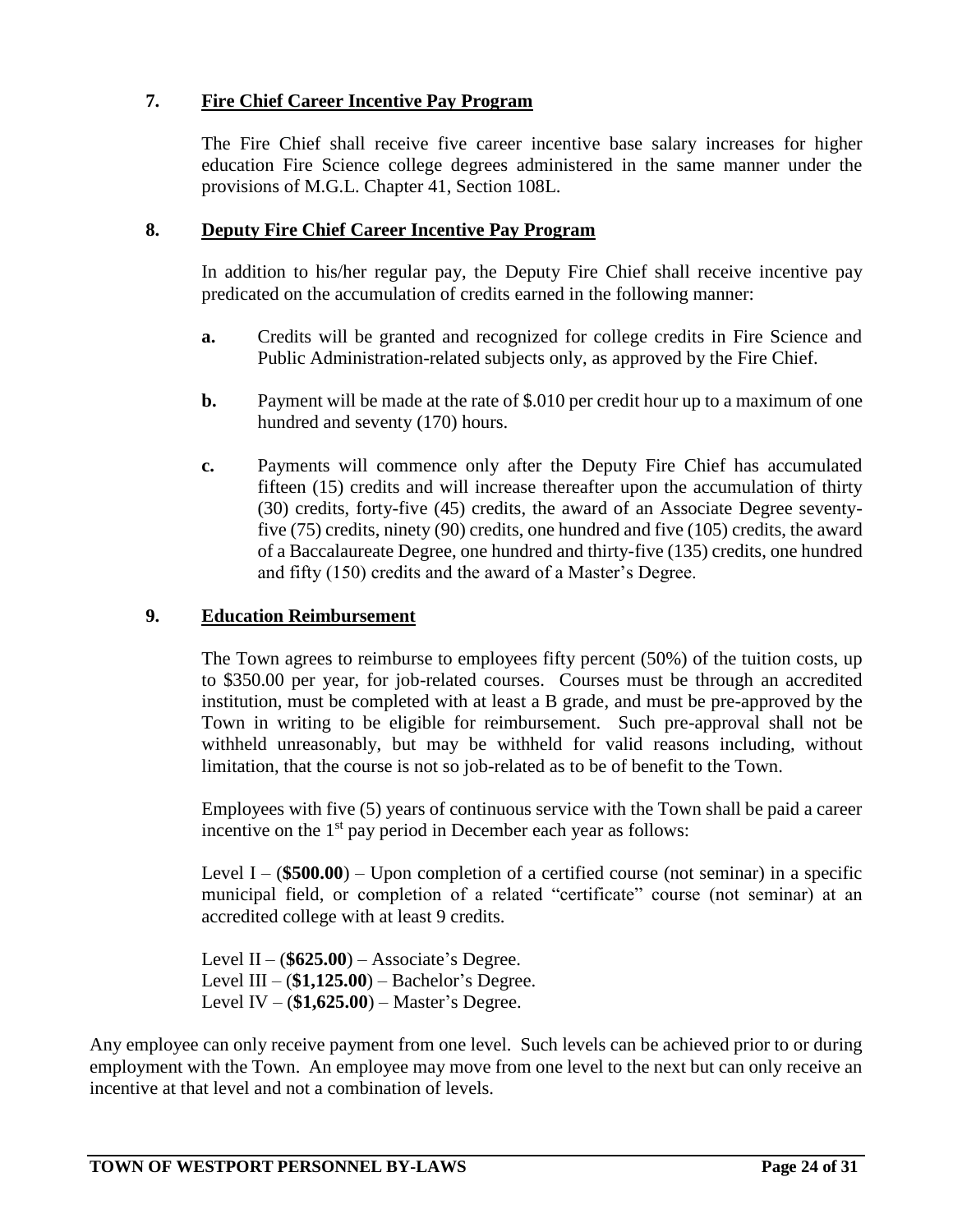#### **Appendix A**

#### **TOWN OF WESTPORT PERSONNEL BYLAWS AMENDMENT TO "SCHEDULE A" FISCAL YEAR 2022**

| <b>DEPARTMENT/POSITION</b>                        | <b>GROUP</b>   | <b>HOURS</b> | <b>PAY</b><br><b>BASIS</b> | <b>TYPE</b>   | <b>FY2020</b> | <b>FY2021</b> | <b>FY2022</b> |
|---------------------------------------------------|----------------|--------------|----------------------------|---------------|---------------|---------------|---------------|
| <b>BOARD OF APPEALS</b>                           |                |              |                            |               |               |               |               |
| Principal Clerk                                   | $\overline{c}$ | $-20$        | Hourly                     | PT            | 21.22         | 21.64         | 22.07         |
| <b>BOARD OF ASSESSORS</b>                         |                |              |                            |               |               |               |               |
| Assistant<br>Assessor/Appraiser                   | $\mathbf{1}$   | $\mathbb{R}$ | Salary                     | FT/PT         | ------        | 95,000.00     | 97,500.00     |
| <b>BOARD OF HEALTH</b>                            |                |              |                            |               |               |               |               |
| Director of Public Health                         | 1              | $\mathbf R$  | Salary                     | FT            | 86,700.00     | 93,634.00     | 100,576.00    |
| <b>Public Health Nurse</b>                        | 6              | 30           | Hourly                     | PT            | 29.01         | 29.59         | 30.18         |
| <b>Recording Clerk</b>                            | $\overline{2}$ | $-20$        | Hourly                     | PT            | 18.16         | 18.52         | 18.89         |
| Animal Control Officer                            | $7\mathrm{c}$  | 30           | Hourly                     | PT            | 20.67         | 21.08         | 21.50         |
| <b>Assistant Animal Control</b>                   |                |              | Hourly                     |               | 15.92         | 18.97         | 19.35         |
| Officer                                           | $7\mathrm{c}$  |              | or                         | PT            |               |               |               |
|                                                   |                |              | On-Call                    |               |               |               |               |
| <b>BOARD OF SELECTMEN</b>                         |                |              |                            |               |               |               |               |
| Town Administrator                                | 1              | $\mathbb{R}$ | Salary                     | FT            | 131,812.00    | 134,449.00    | 96,625.00     |
| Secretary                                         | $\overline{c}$ | 40           | Hourly                     | <b>FT</b>     | 27.85         | 28.40         | 28.97         |
| Administrative Assistant/                         | $\overline{2}$ | 40           | Hourly                     | <b>FT</b>     | 27.85         | 28.40         | 27.14         |
| <b>Confidential Clerk</b>                         |                |              |                            |               |               |               |               |
| <b>Grant Program Manager</b>                      | $\overline{c}$ | 40           | Hourly                     | <b>FT</b>     | 25.89         | 26.41         | 26.94         |
| <b>Grant Clerk</b>                                | $\sqrt{2}$     | $-20$        | Hourly                     | PT            | 18.52         | 18.89         | 19.27         |
| Housing Rehab Specialist                          | $\overline{2}$ | ${\bf N}$    | Hourly                     | $\mathbf{PT}$ | 29.60         | 30.19         | 30.79         |
|                                                   |                |              |                            |               |               |               |               |
| <b>BUILDING</b>                                   |                |              |                            |               |               |               |               |
| Commissioner/Zoning<br><b>Enforcement Officer</b> | 7c             | 40           | Salary                     | FT            | 73,535.00     | 75,006.00     | 76,507.00     |
| Gas/Plumbing Inspector                            | 7c             | $\mathbb{R}$ | Per                        | PT            | 30.00         | 35.00         | 35.00         |
|                                                   |                |              | Inspection                 |               |               |               |               |
| <b>Assistant Gas/Plumbing</b>                     | 7c             | $\mathbb{R}$ | Per                        | PT            | 30.00         | 35.00         | 35.00         |
| Inspector                                         |                |              | Inspection                 |               |               |               |               |
| Wire Inspector                                    | 7c             | $\mathbb{R}$ | Per                        | PT            | 30.00         | 35.00         | 35.00         |
|                                                   |                |              | Inspection                 |               |               |               |               |
| <b>Assistant Wire Inspector</b>                   | $7c$           | ${\bf N}$    | Per                        | PT            | 30.00         | 35.00         | 35.00         |
|                                                   |                |              | Inspection                 |               |               |               |               |
| <b>CABLE ADVISORY</b>                             |                |              |                            |               |               |               |               |
| <b>Public Access Director</b>                     | 1              | R            | Salary                     | FT            | 49,240.00     | 50,225.00     | 51,230.00     |
| <b>Public Access Coordinator</b>                  | $\mathfrak{2}$ | 35           | Hourly                     | FT            | 20.07         | 20.48         | 20.89         |
| <b>Public Access Coordinator</b>                  | $\overline{c}$ | $-20$        | Hourly                     | ${\cal PT}$   | 20.07         | 20.48         | 20.89         |
| Public Access Equipment                           | $\overline{c}$ | $-20$        | Hourly                     | PT            | 12.24         | 13.77         | 14.25         |
| Operator                                          |                |              |                            |               |               |               |               |
| Recording Clerk                                   | $\mathfrak{2}$ | $-20$        | Hourly                     | PT            | 18.16         | 18.52         | 18.89         |
|                                                   |                |              |                            |               |               |               |               |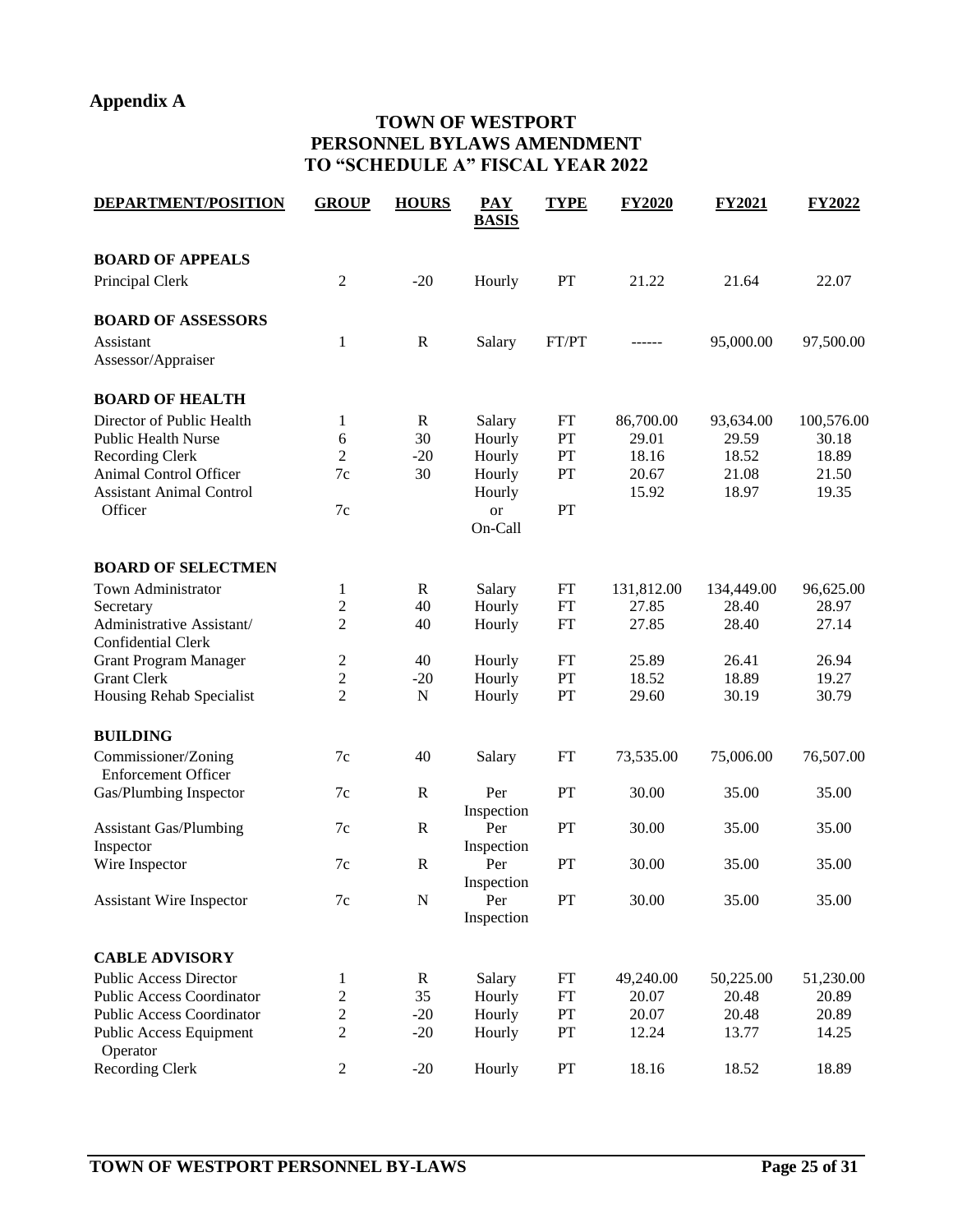| <b>DEPARTMENT/POSITION</b>              | <b>GROUP</b>             | <b>HOURS</b> | <b>PAY</b><br><b>BASIS</b> | <b>TYPE</b> | <b>FY2020</b> | <b>FY2021</b> | <b>FY2022</b> |
|-----------------------------------------|--------------------------|--------------|----------------------------|-------------|---------------|---------------|---------------|
| <b>CEMETERY</b>                         |                          |              |                            |             |               |               |               |
| Laborer                                 | $\overline{\mathcal{L}}$ | ${\bf N}$    | Hourly                     | ${\bf S}$   | 17.75         | 18.10         | 18.46         |
| <b>COMMISSION ON</b>                    |                          |              |                            |             |               |               |               |
| <b>DISABILITY</b>                       |                          |              |                            |             |               |               |               |
| Recording Clerk                         | $\boldsymbol{2}$         | $-20$        | Hourly                     | PT          | 18.16         | 18.52         | 18.89         |
| <b>COMMUNITY</b>                        |                          |              |                            |             |               |               |               |
| <b>PRESERVATION</b>                     |                          |              |                            |             |               |               |               |
| <b>COMMITTEE</b>                        |                          |              |                            |             |               |               |               |
| <b>Recording Clerk</b>                  | $\overline{c}$           | $-20$        | Hourly                     | PT          | 18.16         | 18.52         | 18.89         |
| <b>CONSERVATION</b>                     |                          |              |                            |             |               |               |               |
| <b>Assistant Agent</b>                  | $\overline{2}$           | $-20$        | Hourly                     | PT          | 25.23         | 25.73         | 26.24         |
| <b>COUNCIL ON AGING</b>                 |                          |              |                            |             |               |               |               |
| Director of Senior Services             | 1                        | 40           | Salary                     | FT          | 61,334.00     | 70,703.00     | 72,117.00     |
| <b>Outreach Coordinator</b>             | $\overline{c}$           | 35           | Hourly                     | <b>FT</b>   | 18.21         | 18.57         | 18.94         |
| Outreach Worker                         | $\mathfrak{2}$           | $-20$        | Hourly                     | PT          | 17.62         | 17.97         | 18.33         |
| <b>Supportive Day Program</b>           | $\mathfrak{2}$           | 35           | Hourly                     | FT          | 19.25         | 19.63         | 20.02         |
| Director                                |                          |              |                            |             |               |               |               |
| Supportive Day Program                  | $\mathfrak{2}$           | $-20$        | Hourly                     | PT          | 14.86         | 15.16         | 15.46         |
| <b>Assistant Director</b>               |                          |              |                            |             |               |               |               |
| Nutrition Program Meal Site             | $\sqrt{2}$               | $-20$        | Hourly                     | PT          | 14.86         | 15.16         | 15.46         |
| Manager                                 |                          |              |                            |             |               |               |               |
| <b>Elder Visitor</b>                    | $\mathfrak{2}$           | $-20$        | Hourly                     | PT          | 12.77         | 13.03         | 13.77         |
| Volunteer Coordinator                   | $2*$                     | $-20$        | Hourly                     | PT          | 15.24         | 15.54         | 15.85         |
| Supportive Day Program Aide<br>Level II | $\sqrt{2}$               | $-20$        | Hourly                     | PT          | 12.77         | 14.30         | 14.59         |
| Supportive Day Program Aide             | $\mathfrak{2}$           | $-20$        | Hourly                     | PT          | 12.77         | 13.03         | 13.77         |
| Level I                                 |                          |              |                            |             |               |               |               |
| Van Driver                              | $\mathfrak{2}$           | $-20$        | Hourly                     | PT          | 15.17         | 15.47         | 15.78         |
| <b>Transportation Clerk</b>             | $2*$                     | $-20$        | Hourly                     | PT          | 12.77         | 14.30         | 14.59         |
| <b>INFORMATION</b>                      |                          |              |                            |             |               |               |               |
| <b>TECHNOLOGY</b>                       |                          |              |                            |             |               |               |               |
| Director                                | 1c                       | $\mathbf R$  | Annual                     | PT          | 31,697.00     | 32,330.00     | 32,977.00     |
| <b>FINANCE COMMITTEE</b>                |                          |              |                            |             |               |               |               |
| <b>Recording Clerk</b>                  | $\boldsymbol{2}$         | ${\bf N}$    | Hourly                     | PT          | 18.16         | 18.52         | 18.89         |
| <b>FIRE DEPARTMENT</b>                  |                          |              |                            |             |               |               |               |
| Chief                                   | 1                        | $\mathbb{R}$ | Salary                     | FT          | 106,452.00    | 108,581.00    | 113,522.00    |
| Deputy Chief                            | $\,1$                    | ${\bf R}$    | Salary                     | <b>FT</b>   | 85,811.00     | 87,527.00     | 91,510.00     |
| Administrative Assistant                | $\overline{2}$           | 35           | Hourly                     | <b>FT</b>   | 27.85         | 28.40         | 28.98         |
| Call Firefighter                        | 7 <sub>b</sub>           | $\mathbf N$  | Hourly                     | PT          | 19.69         | 20.08         | 20.48         |
| Call Firefighter/EMT                    | 7 <sub>b</sub>           | $\mathbf N$  | Hourly                     | PT          | 20.66         | 21.07         | 21.49         |
| Call Firefighter/Paramedic              | 7 <sub>b</sub>           | ${\bf N}$    | Hourly                     | Pt          | 23.98         | 24.46         | 24.95         |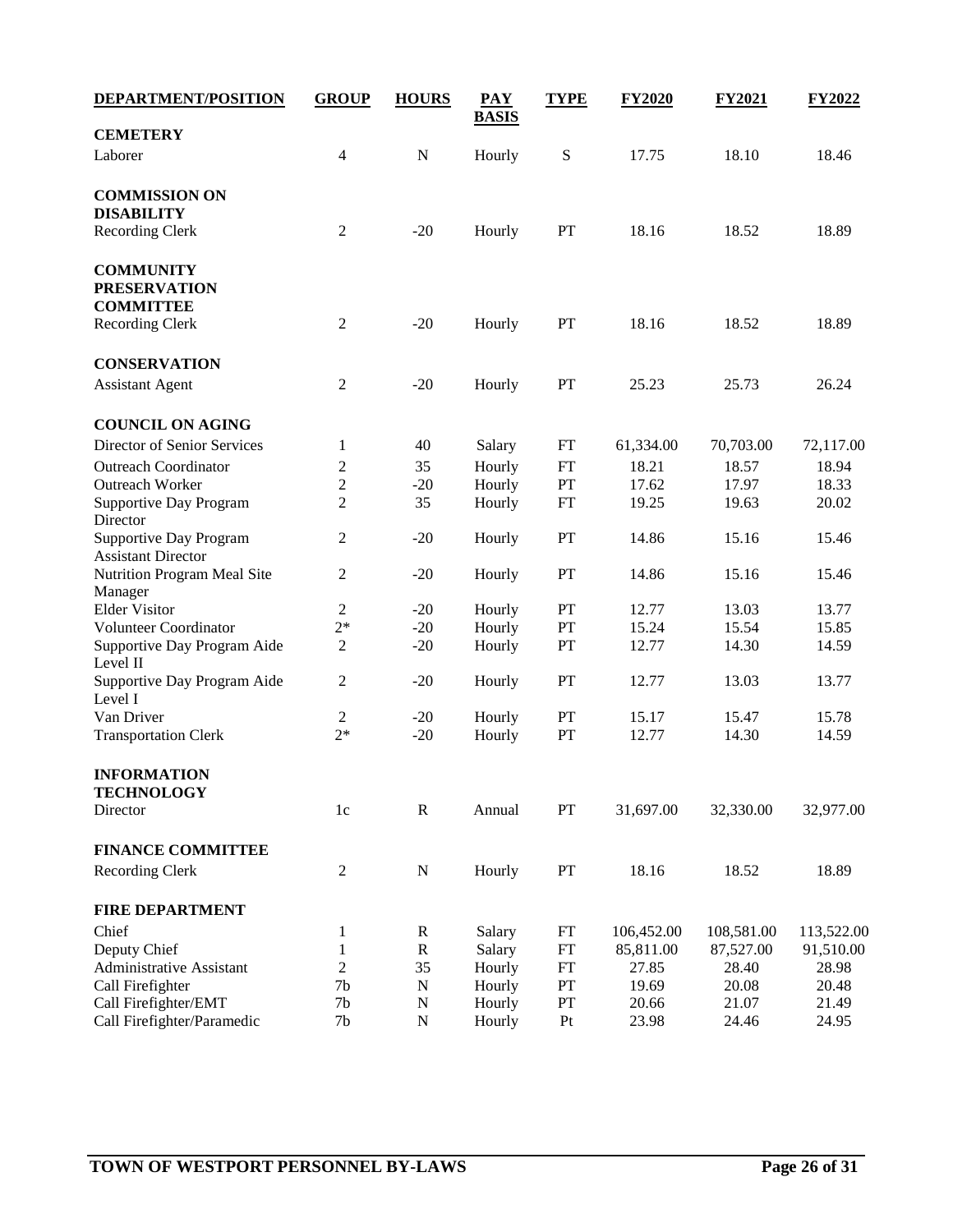| <b>DEPARTMENT/POSITION</b>          | <b>GROUP</b>                   | <b>HOURS</b> | <b>PAY</b><br><b>BASIS</b> | <b>TYPE</b> | <b>FY2020</b> | <b>FY2021</b> | <b>FY2022</b> |
|-------------------------------------|--------------------------------|--------------|----------------------------|-------------|---------------|---------------|---------------|
| <b>HARBOR MASTER</b>                |                                |              |                            |             |               |               |               |
| Assistant Harbormaster              | 7c                             | ${\bf N}$    | Hourly                     | PT          | 18.71         | 19.08         | 19.47         |
| <b>HIGHWAY DEPARTMENT</b>           |                                |              |                            |             |               |               |               |
| <b>Highway Surveyor</b>             | $\mathbf{1}$                   | $\mathbf R$  | Salary                     | FT          | 78,030.00     | 79,591.00     | 81,182.00     |
| Temp. Laborer/Truck Driver          | $\overline{4}$                 | ${\bf N}$    | Hourly                     | ${\bf S}$   | 19.44         | 19.83         | 20.23         |
| <b>HOUSING PARTNERSHIP</b>          |                                |              |                            |             |               |               |               |
| <b>COMMITTEE</b>                    |                                |              |                            |             |               |               |               |
| Recording Clerk                     | $\overline{c}$                 | $-20$        | Hourly                     | PT          | 18.16         | 18.52         | 18.89         |
| <b>LANDING COMMISSION</b>           |                                |              |                            |             |               |               |               |
| Recording Clerk                     | $\overline{2}$                 | ${\bf N}$    | Hourly                     | PT          | 18.16         | 18.52         | 18.89         |
| <b>LIBRARY</b>                      |                                |              |                            |             |               |               |               |
| Director                            | 1                              | $\mathbb{R}$ | Salary                     | FT          | 68,979.00     | 70,359.00     | 71,767.00     |
| Library Aide II                     | $\mathfrak s$                  | $-20$        | Hourly                     | PT          | 15.09         | 15.39         | 15.70         |
| Library Aide I                      | $\mathfrak s$                  | $-20$        | Hourly                     | PT          | 12.77         | 13.03         | 13.77         |
| After School Assistant              | 5                              | $-20$        | Hourly                     | PT          | 17.06         | 17.40         | 17.75         |
| <b>MARINE SERVICES</b>              |                                |              |                            |             |               |               |               |
| Director                            | 1                              | $\mathbf R$  | Salary                     | ${\rm FT}$  | 53,580.00     | 54,621.00     | 42,232.00     |
| Deputy Director                     | $7c$                           | ${\bf R}$    | Annual                     | FT          | 27,558.00     | 28,109.00     | 21,398.00     |
| <b>PLANNING BOARD</b>               |                                |              |                            |             |               |               |               |
| <b>Assistant Town Administrator</b> |                                |              |                            |             | 92,909.00     | 94,767.18     |               |
| for Planning<br><b>Town Planner</b> |                                | $\mathbf R$  |                            | FT          |               | 78,088.14     | 79,649.90     |
| <b>Assistant Town Planner</b>       | $\mathbf{1}$<br>$\overline{c}$ | 40           | Salary<br>Salary           | FT          | 76,557.00     |               | 63,099.22     |
| <b>Recording Clerk</b>              | $\overline{2}$                 | $-20$        | Hourly                     | PT          | 18.16         | 18.52         | 18.89         |
|                                     |                                |              |                            |             |               |               |               |
| PERSONNEL BOARD                     |                                |              |                            |             |               |               |               |
| Recording Clerk                     | $\boldsymbol{2}$               | $-20$        | Hourly                     | PT          | 18.16         | 18.52         | 18.89         |
| POLICE DEPARTMENT                   |                                |              |                            |             |               |               |               |
| Chief                               | 1                              | $\mathbb{R}$ | Salary                     | FT          | 111,049.00    | 113,270.00    | 118,149.00    |
| Deputy Chief                        | $\,1\,$                        | ${\bf R}$    | Salary                     | FT          | -----         | -----         | 99,734.00     |
| Administrative Assistant            | $\overline{2}$                 | 35           | Hourly                     | FT          | 30.07         | 30.67         | 31.28         |
| <b>Reserve Officers</b>             | 7a                             | $\mathbf N$  | Hourly                     | PT          | 19.69         | 20.08         | 20.48         |
| E-911 Dispatcher                    | 7 <sub>b</sub>                 | ${\bf N}$    | Hourly                     | FT          | 20.55         | 20.98         | 21.40         |
| E-911 Dispatcher                    | 7 <sub>b</sub>                 | $-20$        | Hourly                     | PT          | 16.45         | 16.78         | 20.98         |
| <b>RECREATION</b>                   |                                |              |                            |             |               |               |               |
| Director                            | $\,8$                          | $-20$        | Salary                     | PT          | 38,760.00     | 59,923.00     | 61,121.00     |
| <b>REGISTRAR OF VOTERS</b>          |                                |              |                            |             |               |               |               |
| Registrar Clerk                     | $\mathfrak{2}$                 | $\mathbf N$  | Hourly                     | PT-S        | 22.78         | 23.24         | 23.70         |
| Precinct Worker                     | $\overline{2}$                 | ${\bf N}$    | Hourly                     | PT          | 12.24         | 13.01         | 13.77         |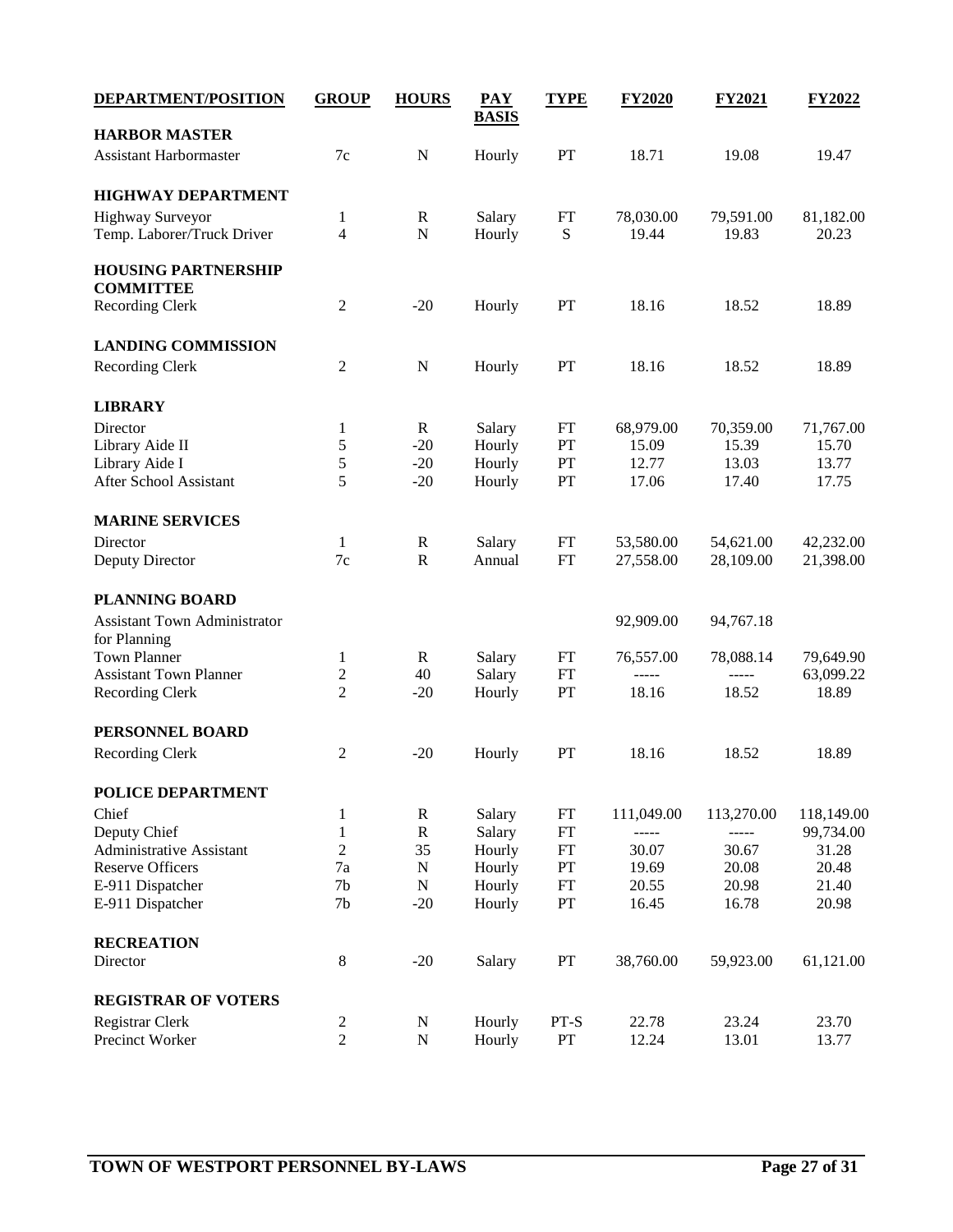| <b>SEALER OF WEIGHTS</b><br><b>AND MEASURES</b> | $7\mathrm{c}$  | N              | Annual                     | PT          | 4,000.00      | 4,080.00      | 4,162.00  |
|-------------------------------------------------|----------------|----------------|----------------------------|-------------|---------------|---------------|-----------|
| <b>DEPARTMENT/POSITION</b>                      | <b>GROUP</b>   | <b>HOURS</b>   | <b>PAY</b><br><b>BASIS</b> | <b>TYPE</b> | <b>FY2020</b> | <b>FY2021</b> | FY2022    |
| <b>SHELLFISH</b>                                |                |                |                            |             |               |               |           |
| Constable                                       | $\mathbf{1}$   | $\mathbb{R}$   | Salary                     | ${\rm FT}$  | 27,602.00     | 28,155.00     | 42,231.00 |
| Deputy Constable                                | 7c             | ${\bf R}$      | Annual                     | FT          | 13,574.00     | 13,846.00     | 21,397.00 |
| Deputy Constable                                | 7c             | $\mathbf N$    | Hourly                     | PT          | 18.71         | 19.08         | 19.47     |
| <b>TAX COLLECTOR</b>                            |                |                |                            |             |               |               |           |
| Clerk                                           | $\overline{c}$ | $\overline{N}$ | Hourly                     | PT-S        | 18.16         | 18.52         | 18.89     |
| TOWN ACCOUNTANT                                 | $\mathbf 1$    | $\mathbf R$    | Salary                     | ${\rm FT}$  | 68,979.00     | 70,359.00     | 71,767.00 |
| <b>TOWN BEACH</b>                               |                |                |                            |             |               |               |           |
| Head Lifeguard                                  | 8              | 40             | Hourly                     | S           | 17.81         | 18.17         | 18.53     |
| Lifeguard                                       | $\,$ 8 $\,$    | 40             | Hourly                     | S           | 13.42         | 13.69         | 16.00     |
| Lifeguard                                       | 8              | $-20$          | Hourly                     | S           | 13.42         | 13.69         | 16.00     |
| <b>TREASURER</b>                                | 1              | $\mathbf R$    | Salary                     |             | 30,000.00     | 20,000.00     | 25,000.00 |
| <b>VETERANS SERVICES</b>                        |                |                |                            |             |               |               |           |
| Agent                                           | 1              | $\mathbb{R}$   | Salary                     | FT          | 50,360.00     | 50,360.00     | 55,000.00 |
| Graves Registration Officer                     | 1              | $\mathbb{R}$   | Salary                     | PT          |               |               |           |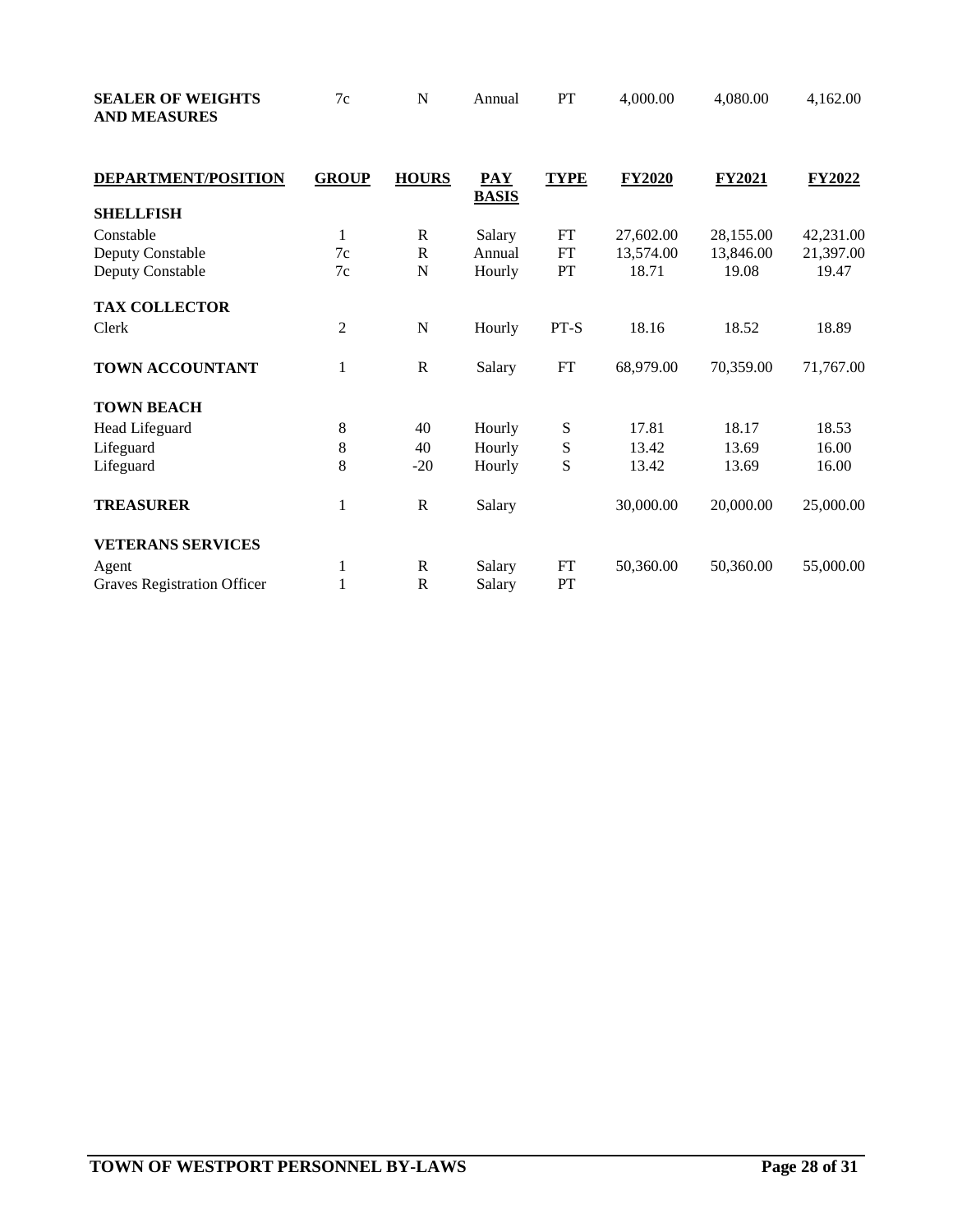## **TOWN OF WESTPORT PERSONNEL BY-LAWS**

### **HISTORICAL NOTES THROUGH 3/22/22 In Reference To: See the Following: Old Reference**  2101 **Article 69** 1968 ATM

| 21 U 1                   |                           | 1700 111111 |
|--------------------------|---------------------------|-------------|
| 2101                     | Article 9                 | 1969 ATM    |
| 2101                     | Article 46                | 1975 ATM    |
| 2101 - 2111              | Article 19                | 1979 ATM    |
| 2101.1                   | Article 11                | 1976 ATM    |
| 2111                     | Article 14                | 3/13/77 STM |
| $2112 - 2123$            | Article 37                | 1980 ATM    |
| 2118                     | Article 31                | 1973 ATM    |
| <b>Revised Reference</b> |                           |             |
| Sections 1-6             | Article 19                | 1979 ATM    |
| Section 1.B              | Article 63                | 1984 ATM    |
| Section 1.D.6            | Article 28                | 2016 ATM    |
| Section 4.A.1            | Article 5                 | 9/79 STM    |
| Section 5.B.3            | Article 10                | 5/3/14 STM  |
| Section 5, Schedule A    | Article 3                 | 11/79 STM   |
| Section 5, Schedule A    | Article 22                | 1980 ATM    |
| Section 5, Schedule A    | Article 36                | 1980 ATM    |
| Section 5, Schedule A    | Article 53                | 1981 ATM    |
| Section 5, Schedule A    | Article 7                 | 9/81 STM    |
| Section 5, Schedule A    | Article 22                | 1982 ATM    |
| Section 5, Schedule A    | Article 17                | 8/82 STM    |
| Section 5, Schedule A    | Articles 29, 30, 31       | 1983 ATM    |
| Section 5, Schedule A    | Articles 15, 16, 17       | 9/83 STM    |
| Section 5, Schedule A    | Article 43                | 1985 ATM    |
| Section 5, Schedule A    | Articles 41, 42, 43, 44   | 1986 ATM    |
| Section 5, Schedule A    | Article 53                | 1987 ATM    |
| Section 5, Schedule A    | Article 60                | 1987 ATM    |
| Section 5, Schedule A    | Article 62                | 1987 ATM    |
| Section 5, Schedule A    | Articles 44 - 53          | 1988 ATM    |
| Section 5, Schedule A    | Article 56                | 1988 ATM    |
| Section 5, Schedule A    | Articles 37 - 42          | 1989 ATM    |
| Section 5, Schedule A    | Article 27                | 1990 ATM    |
| Section 5, Schedule A    | Articles 12, 14 - 19      | 1993 ATM    |
| Section 5, Schedule A    | Articles 30 - 36          | 1994 ATM    |
| Section 5, Schedule A    | Articles 35, 36, 37       | 1995 ATM    |
| Section 5, Schedule A    | Articles 33, 34           | 1996 ATM    |
| Section 5, Schedule A    | Articles 47, 48, 51, 52   | 1997 ATM    |
| Section 5, Schedule A    | Articles 46 - 61          | 1998 ATM    |
| Section 5, Schedule A    | Articles 44 - 48          | 1999 ATM    |
| Section 5, Schedule A    | Articles 37 - 40, 42 - 44 | 2000 ATM    |
| Section 5, Schedule A    | Articles 30 - 47          | 2001 ATM    |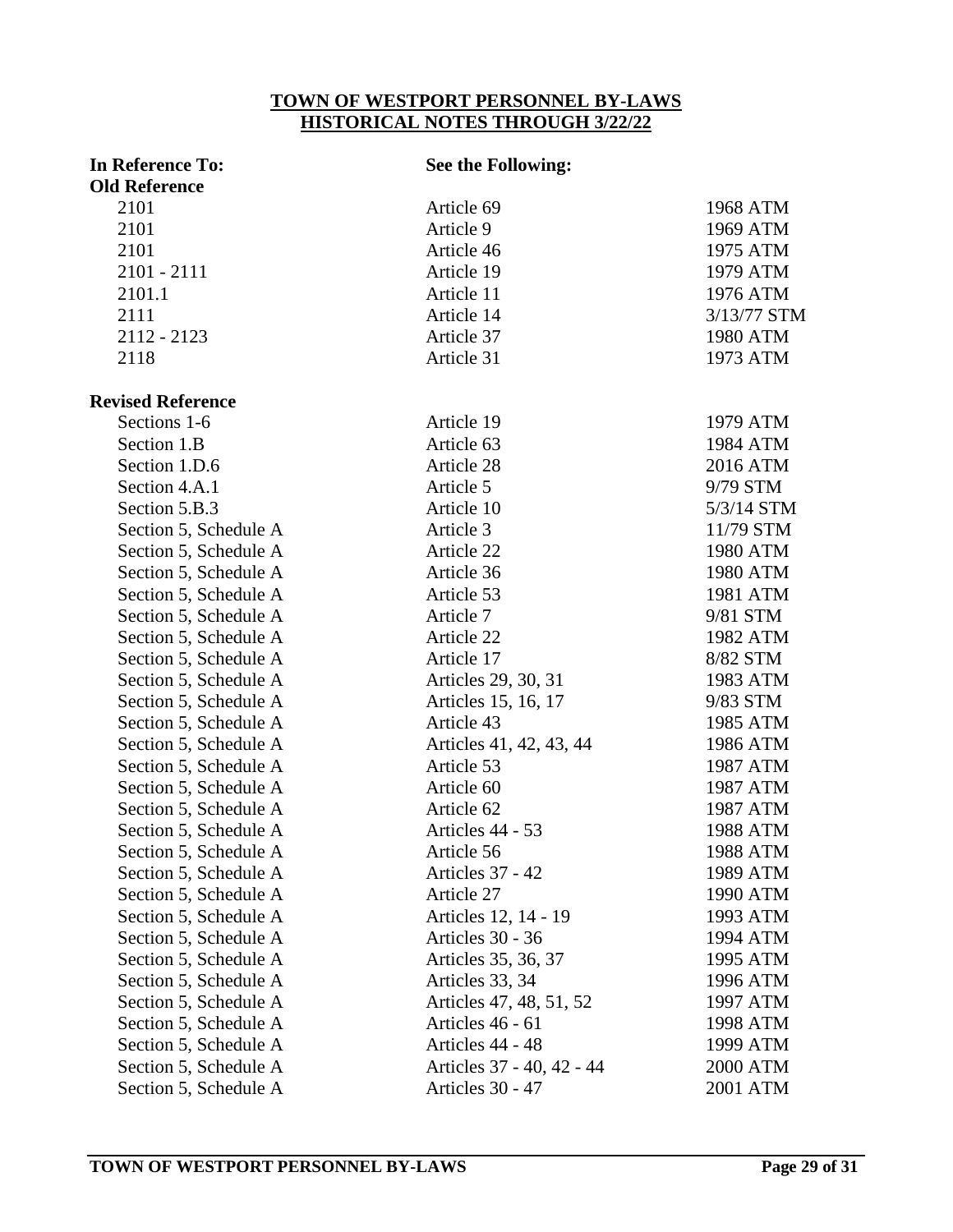| Section 5, Schedule A | Articles 25, 26         | 2002 ATM    |
|-----------------------|-------------------------|-------------|
| Section 5, Schedule A | Articles 31, 33         | 2003 ATM    |
| Section 5, Schedule A | Articles 50, 51, 52, 53 | 2004 ATM    |
| Section 5, Schedule A | Articles 50, 51, 52, 53 | 2005 ATM    |
| Section 5, Schedule A | Articles 52 - 60        | 2006 ATM    |
| Section 5, Schedule A | Articles 45 - 50        | 2007 ATM    |
| Section 5, Schedule A | Articles 37, 38         | 2008 ATM    |
| Section 5, Schedule A | Articles 34, 35, 36, 37 | 2009 ATM    |
| Section 5, Schedule A | Articles 42, 43         | 2010 ATM    |
| Section 5, Schedule A | Article 42              | 2011 ATM    |
| Section 5, Schedule A | Article 46, 47          | 2012 ATM    |
| Section 5, Schedule A | Articles 20, 21         | 2013 ATM    |
| Section 5, Schedule A | Article 18              | 5/7/13 STM  |
| Section 5, Schedule A | Articles 8, 9           | 11/5/13 STM |
| Section 5, Schedule A | Article 33              | 2014 ATM    |
| Section 5, Schedule A | Article 11              | 5/3/14 STM  |
| Section 5, Schedule A | Articles 45, 46 & 48    | 2015 ATM    |
| Section 5, Schedule A | Articles 29 - 35        | 2016 ATM    |
| Section 5, Schedule A | Articles $27 - 30$      | 2017 ATM    |
| Section 5, Schedule A | Article 25              | 2019 ATM    |
| Section 5, Schedule A | Article 25              | 2020 ATM    |
| Section 6             | Article 37              | 1980 ATM    |
| Section 6, A.3        | Article 35              | 1996 ATM    |
| Section 6, A.3        | Articles 35, 36         | 2003 ATM    |
| Section 6, A3         | Article 45              | 2012 ATM    |
| Section 6, A.4        | Article 33              | 1981 ATM    |
| Section 6, A.4        | Articles 38, 39         | 2003 ATM    |
| Section 6, A.4        | Article 54              | 2004 ATM    |
| Section 6, A.4        | Article 29              | 2018 ATM    |
| Section 6, A.5        | Article 35              | 1996 ATM    |
| Section 6, A.5        | Article 40              | 2003 ATM    |
| Section 6, A.5        | Article 54              | 2005 ATM    |
| Section 6, A.5        | Article 51              | 2007 ATM    |
| Section 6, A.5        | Article 52              | 2007 ATM    |
| Section 6, A.7        | Article 35              | 1996 ATM    |
| Section 6, A.7        | Article 56              | 2005 ATM    |
| Section 6, A.8        | Article 35              | 2003 ATM    |
| Section 6, A.12       | Article 28              | 1980 ATM    |
| Section 6, A.12       | Article 35              | 1996 ATM    |
| Section 6, A.12       | Article 55              | 2005 ATM    |
| Section 6, B.5        | Article 55              | 2004 ATM    |
| Section 6, B.6        | Article 48              | 2012 ATM    |
| Section 6, C.6        | Article 42              | 1985 ATM    |
| Section 6, C.6        | Article 37              | 1994 ATM    |
| Section 6, C.7        | Article 32              | 1997 ATM    |
| Section 6, C.8        | Article 37              | 2003 ATM    |
| Section 6, C.9        | Article 53              | 2007 ATM    |